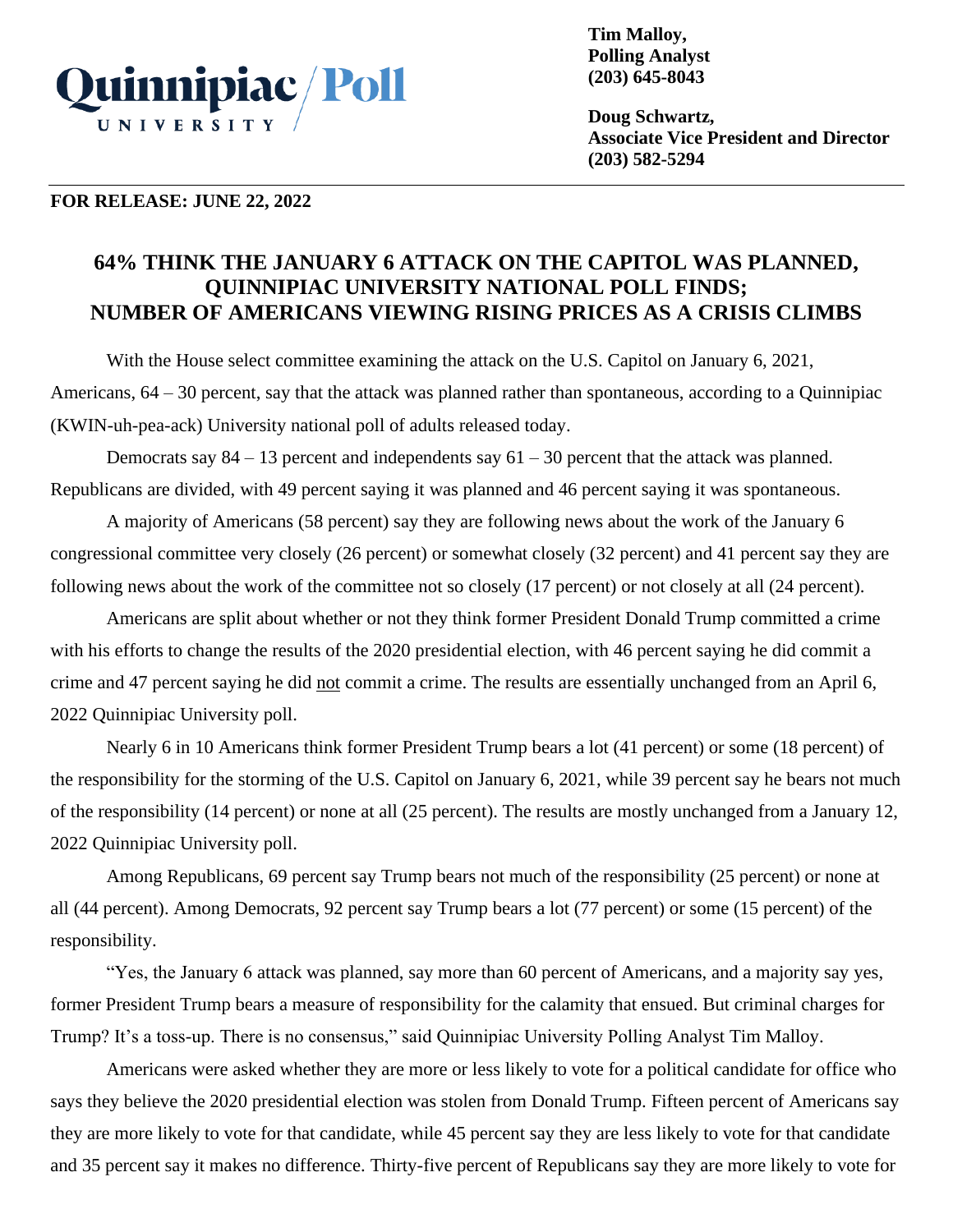that candidate, while 17 percent say they are less likely to vote for that candidate and 44 percent say it makes no difference.

## **EXTREMISM**

A vast majority of Americans (77 percent) think extremism from within the country is the bigger threat to the United States rather than extremism from another country, while 17 percent think extremism from another country is the bigger threat to the United States rather than extremism from within the country. The findings are similar across all listed groups.

## **RISING PRICES**

Nearly 6 in 10 Americans, 59 percent, think that rising prices in the United States is a crisis and 38 percent think it's a problem but not a crisis. That is an increase in the percentage of Americans who say it is a crisis from a Quinnipiac University poll on April 27, 2022, when 49 percent thought rising prices was a crisis and 47 percent thought it was a problem but not a crisis.

Seventy-six percent of Republicans and 59 percent of independents think rising prices is a crisis, while 39 percent of Democrats think rising prices is a crisis.

More than 6 in 10 Americans (63 percent) say the price of gas and consumer goods is the economic issue that worries them most right now, while 17 percent say the cost of housing or rent, 11 percent say the stock market, and 3 percent say their job situation.

More than two-thirds of Americans (68 percent) say the price of gasoline has either been a very serious (30 percent) or somewhat serious (38 percent) problem for them and their family lately, while 32 percent say it's not too serious (22 percent) or not a problem at all (10 percent).

Americans 55 – 44 percent say that as a result of the recent rise in gas prices, they have cut back significantly on their household spending.

Four out of ten Americans (40 percent) say they have changed their summer vacation plans as a result of gas prices, while 58 percent say they have not. That is up from Quinnipiac's March 30, 2022 poll when 30 percent of Americans said they had changed their summer vacation plans and 67 percent said they had not.

"Summer's heat sweeps across the country. The beach and mountains beckon, but gas prices are freezing a quickly growing number of Americans into 'staycation' mode," added Malloy.

Nearly 7 in 10 Americans (69 percent) think a president has a lot (36 percent) or some (33 percent) control over inflation, while 31 percent think a president has only a little control over inflation (22 percent) or none at all (9 percent).

#### **PRESIDENT BIDEN**

Americans give President Joe Biden a negative 33 – 57 percent job approval rating with 10 percent not offering an opinion. Biden's 33 percent job approval among Americans ties the low that he has received in three previous Quinnipiac University national polls.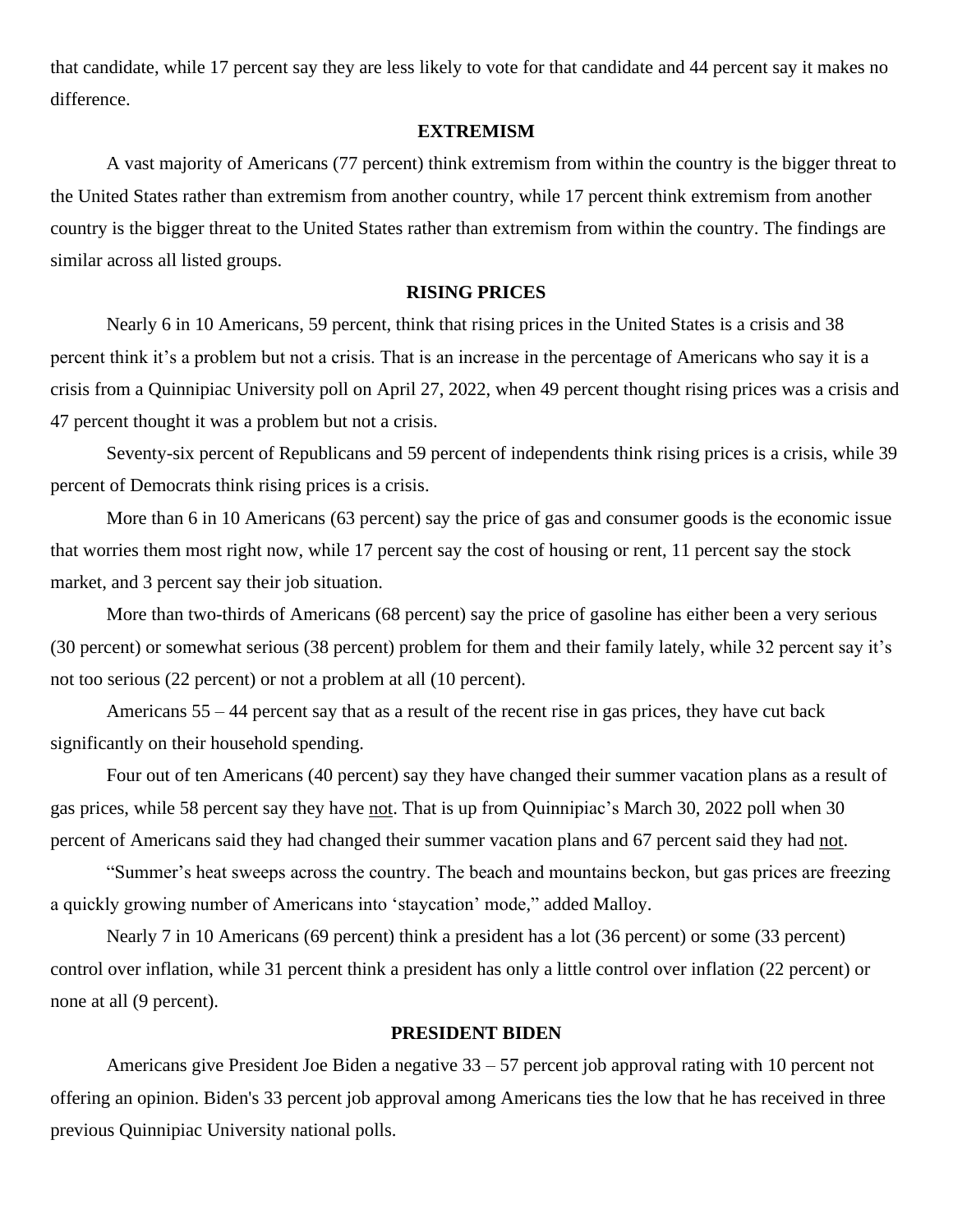Registered voters give President Biden a negative 35 – 58 percent job approval rating with 7 percent not offering an opinion. Biden's 35 percent job approval among registered voters ties the low that he has received in three previous Quinnipiac University national polls.

Americans were asked about Biden's handling of …

- the response to the coronavirus: 50 percent approve, while 44 percent disapprove;
- the response to Russia's invasion of Ukraine: 40 percent approve, while 51 percent disapprove;
- the economy: 32 percent approve, while 62 percent disapprove;
- gun violence: 31 percent approve, while 57 percent disapprove.

## **ABORTION**

As the nation awaits a major abortion ruling by the Supreme Court, registered voters agree  $61 - 33$ percent with the 1973 Roe v. Wade Supreme Court decision that established a woman's right to an abortion.

In Quinnipiac University polling trends among registered voters on this question dating back to 2005, the lowest level of agreement with Roe v. Wade was in 2010 when 60 percent agreed and 35 percent disagreed. The highest level of agreement with Roe v. Wade was in a January 27, 2017 poll when 70 percent agreed and 26 percent disagreed.

Six in ten registered voters think abortion should be legal in either all cases (29 percent) or most cases (31 percent) and 34 percent of registered voters think abortion should be illegal in most cases (24 percent) or all cases (10 percent).

An overwhelming majority of registered voters (82 percent) think abortion should be legal when the pregnancy was caused by rape or incest, while 11 percent think it should be illegal in that situation.

1,524 U.S. adults nationwide were surveyed from June  $17<sup>th</sup> - 20<sup>th</sup>$  with a margin of error of  $+/- 2.5$ percentage points. The survey included 1,357 registered voters with a margin of error of +/- 2.7 percentage points.

The Quinnipiac University Poll, directed by Doug Schwartz, Ph.D. since 1994, conducts independent, non-partisan national and state polls on politics and issues. Surveys adhere to industry best practices and are based on random samples of adults using random digit dialing with live interviewers calling landlines and cell phones.

**Visit [poll.qu.edu](https://poll.qu.edu/) or [www.facebook.com/quinnipiacpoll](http://www.facebook.com/quinnipiacpoll) Email poll@qu.edu, or follow us on [Twitter](http://twitter.com/QuinnipiacPoll) @QuinnipiacPoll.**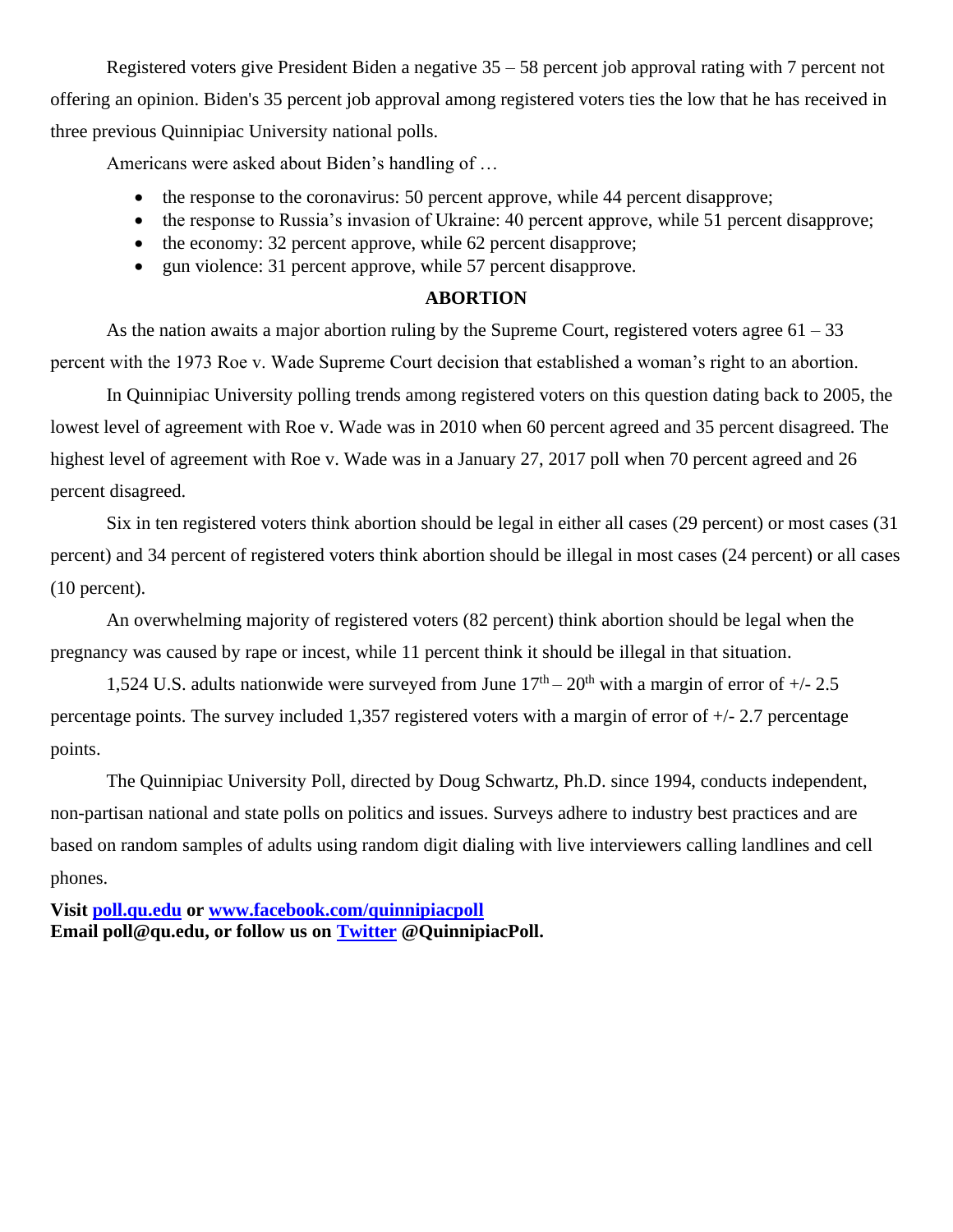1. Do you approve or disapprove of the way Joe Biden is handling his job as president?

 ADULTS..................................................... WHITE....... 4 YR COLL DEG Tot Rep Dem Ind Men Wom Yes No Approve 33% 7% 80% 25% 27% 39% 43% 24% Disapprove 57 89 12 62 62 52 50 68 DK/NA 10 3 8 13 11 9 6 8 AGE IN YRS.............. WHITE..... 18-34 35-49 50-64 65+ Men Wom Wht Blk Hsp Approve 25% 33% 35% 43% 24% 38% 31% 59% 29% Disapprove 55 56 61 53 69 55 62 31 53 DK/NA 20 11 4 4 7 8 7 10 17

1a. Do you approve or disapprove of the way Joe Biden is handling his job as president? COMBINED WITH: (If approve/disapprove q1) Do you strongly or somewhat approve/disapprove?

ADULTS.....................................................

|                     |           |                |           |       |                 |     | WHITE<br>4 | YR COLL DEG |     |
|---------------------|-----------|----------------|-----------|-------|-----------------|-----|------------|-------------|-----|
|                     | Tot       | Rep            | Dem       | Ind   | Men             | Wom | Yes        | No          |     |
| Approve strongly    | 17%       | $2\frac{6}{6}$ | 45%       | 13%   | 13%             | 22% | 21%        | 13%         |     |
| Approve smwht       | 15        | 5              | 34        | 12    | 14              | 17  | 22         | 11          |     |
| Disapprove smwht    | 10        | 9              | 4         | 13    | 12              | 8   | 10         | 6           |     |
| Disapprove strongly | 47        | 80             | 8         | 48    | 50              | 43  | 39         | 61          |     |
| DK/NA               | 11        | 3              | 10        | 13    | 12              | 10  | 8          | 8           |     |
|                     | AGE<br>IN |                | $YRS$     |       | WHITE           |     |            |             |     |
|                     | $18 - 34$ | $35 - 49$      | $50 - 64$ | $65+$ | Men             | Wom | Wht        | Blk         | Hsp |
| Approve strongly    | 5%        | 15%            | 22%       | 30%   | 11 <sup>°</sup> | 21% | 16%        | 35%         | 15% |
| Approve smwht       | 20        | 18             | 12        | 13    | 13              | 16  | 15         | 22          | 15  |
| Disapprove smwht    | 22        | 8              | 4         | 4     | 9               | 6   | 8          | 13          | 17  |
| Disapprove strongly | 33        | 47             | 56        | 49    | 59              | 48  | 54         | 16          | 37  |
| DK/NA               | 20        | 11             | 6         | 4     | 8               | 8   | 8          | 14          | 17  |

2. Do you approve or disapprove of the way Joe Biden is handling - the economy?

ADULTS.....................................................

|            |           |            |           |     |       |     | WHITE<br>4 YR COLL DEG |     |     |
|------------|-----------|------------|-----------|-----|-------|-----|------------------------|-----|-----|
|            | Tot       | Rep        | Dem       | Ind | Men   | Wom | Yes                    | No  |     |
| Approve    | 32%       | $7\%$      | 75%       | 26% | 26%   | 37% | 42%                    | 23% |     |
| Disapprove | 62        | 91         | 22        | 67  | 67    | 58  | 55                     | 73  |     |
| DK/NA      | 6         | 3          | 3         | 7   | 7     | 5   | 2                      | 4   |     |
|            |           | AGE IN YRS |           |     | WHITE |     |                        |     |     |
|            | $18 - 34$ | $35 - 49$  | $50 - 64$ | 65+ | Men   | Wom | Wht                    | Blk | Hsp |
| Approve    | 25%       | 33%        | 32%       | 40% | 23%   | 36% | 30%                    | 54% | 30% |
| Disapprove | 63        | 62         | 66        | 56  | 73    | 61  | 67                     | 36  | 61  |
| DK/NA      | 12        | 5          | 2         | 4   | 4     | 3   | 4                      | 9   | 9   |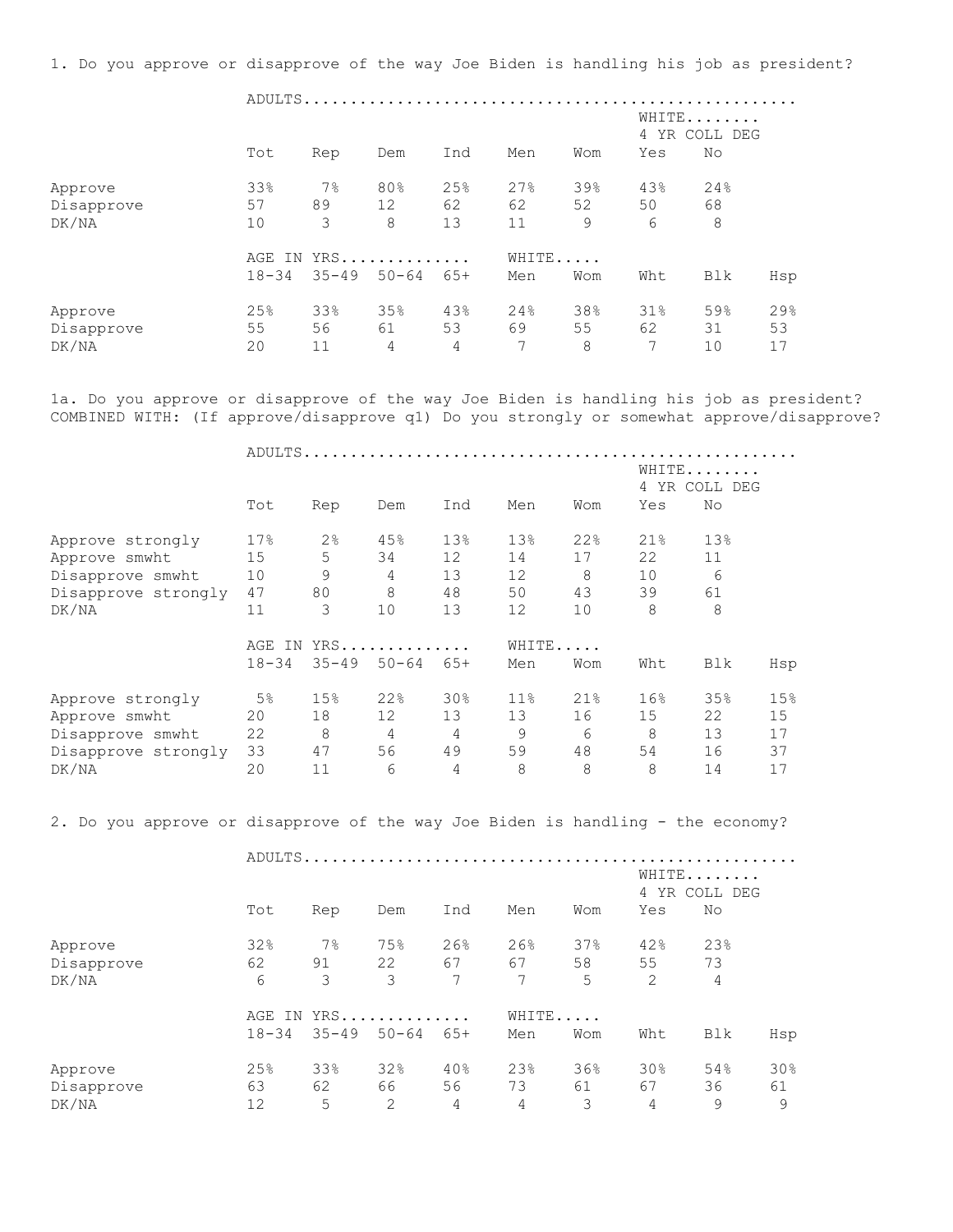3. Do you approve or disapprove of the way Joe Biden is handling - the response to the coronavirus?

|                                                                                                                   |           |                 |                            |     |        |     | WHITE               | 4 YR COLL DEG |     |
|-------------------------------------------------------------------------------------------------------------------|-----------|-----------------|----------------------------|-----|--------|-----|---------------------|---------------|-----|
|                                                                                                                   | Tot       | Rep             | Dem                        | Ind | Men    | Wom | Yes                 | No            |     |
| Approve                                                                                                           | 50%       | 23%             | 92%                        | 44% | 47%    | 52% | 59%                 | 36%           |     |
| Disapprove                                                                                                        | 44        | 72              | 7                          | 47  | 45     | 42  | 35                  | 56            |     |
| DK/NA                                                                                                             | 7         | 5               | $\mathbf 1$                | 9   | 7      | 6   | 6                   | 8             |     |
|                                                                                                                   |           | AGE IN YRS      |                            |     | WHITE  |     |                     |               |     |
|                                                                                                                   | $18 - 34$ |                 | $35 - 49$ $50 - 64$ $65 +$ |     | Men    | Wom | Wht                 | Blk           | Hsp |
| Approve                                                                                                           | 56%       | 48%             | 45%                        | 52% | $40\%$ | 48% | $44\,$ $^{\circ}\,$ | 78%           | 60% |
| Disapprove                                                                                                        | 33        | 46              | 48                         | 44  | 52     | 46  | 49                  | 17            | 35  |
| DK/NA                                                                                                             | 11        | 6               | 7                          | 4   | 8      | 6   | 7                   | 5             | 5   |
| 4. Do you approve or disapprove of the way Joe Biden is handling - gun violence?                                  |           |                 |                            |     |        |     |                     |               |     |
|                                                                                                                   |           |                 |                            |     |        |     |                     |               |     |
|                                                                                                                   |           |                 |                            |     |        |     |                     | WHITE         |     |
|                                                                                                                   |           |                 |                            |     |        |     |                     | 4 YR COLL DEG |     |
|                                                                                                                   | Tot       | Rep             | Dem                        | Ind | Men    | Wom | Yes                 | No            |     |
| Approve                                                                                                           | 31%       | 10 <sup>°</sup> | 67%                        | 26% | 28%    | 33% | $41\%$              | 22%           |     |
| Disapprove                                                                                                        | 57        | 86              | 22                         | 58  | 59     | 54  | 49                  | 66            |     |
| DK/NA                                                                                                             | 13        | $4\overline{ }$ | 11                         | 16  | 13     | 13  | 9                   | 12            |     |
|                                                                                                                   |           | AGE IN YRS      |                            |     | WHITE  |     |                     |               |     |
|                                                                                                                   | $18 - 34$ |                 | $35 - 49$ $50 - 64$ $65 +$ |     | Men    | Wom | Wht                 | Blk           | Hsp |
| Approve                                                                                                           | 23%       | 32%             | 33%                        | 40% | 24%    | 34% | 29%                 | 50%           | 32% |
| Disapprove                                                                                                        | 54        | 57              | 60                         | 52  | 66     | 55  | 60                  | 38            | 53  |
| DK/NA                                                                                                             | 23        | 11              | 7                          | 8   | 11     | 11  | 11                  | 11            | 16  |
| 5. Do you approve or disapprove of the way Joe Biden is handling the response to Russia's<br>invasion of Ukraine? |           |                 |                            |     |        |     |                     |               |     |
|                                                                                                                   |           |                 |                            |     |        |     |                     |               |     |
|                                                                                                                   |           |                 |                            |     |        |     | WHITE               |               |     |
|                                                                                                                   |           |                 |                            |     |        |     |                     | 4 YR COLL DEG |     |
|                                                                                                                   | Tot       | Rep             | Dem                        | Ind | Men    | Wom | Yes                 | No            |     |
| Approve                                                                                                           | 40%       | 18%             | 74%                        | 37% | 41%    | 39% | 57%                 | 30%           |     |
| Disapprove                                                                                                        | 51        | 76              | 17                         | 54  | 51     | 50  | 38                  | 61            |     |
| DK/NA                                                                                                             | 10        | 6               | 9                          | 10  | 8      | 11  | 5                   | 8             |     |
|                                                                                                                   |           | AGE IN YRS      |                            |     | WHITE  |     |                     |               |     |

|            | 77011 777 |     |                               |           |     |        |     |     |     |  |  |
|------------|-----------|-----|-------------------------------|-----------|-----|--------|-----|-----|-----|--|--|
|            |           |     | $18-34$ $35-49$ $50-64$ $65+$ |           | Men | Wom    | Wht | Blk | Hsp |  |  |
| Approve    | 41%       | 37% | 38%                           | 46%       | 40% | $40\%$ | 40% | 60% | 39% |  |  |
| Disapprove | 46        | 50  | 55                            | 49        | 52  | 54     | 53  | 30  | 45  |  |  |
| DK/NA      | 1 2       |     | 7                             | <u>ნ </u> | 8   | რ —    |     | 1 N |     |  |  |

|            |         | FOLLOWING NEWS ABOUT INVASION OF UKRAINE 018 |         |  |  |  |  |
|------------|---------|----------------------------------------------|---------|--|--|--|--|
|            | Very    | Somewhat                                     | NotToo  |  |  |  |  |
|            | closely | closely                                      | closely |  |  |  |  |
| Approve    | 48%     | 41%                                          | 23%     |  |  |  |  |
| Disapprove | 48      | 49                                           | 59      |  |  |  |  |
| DK/NA      | 5       | 1 ∩                                          | 1 Q     |  |  |  |  |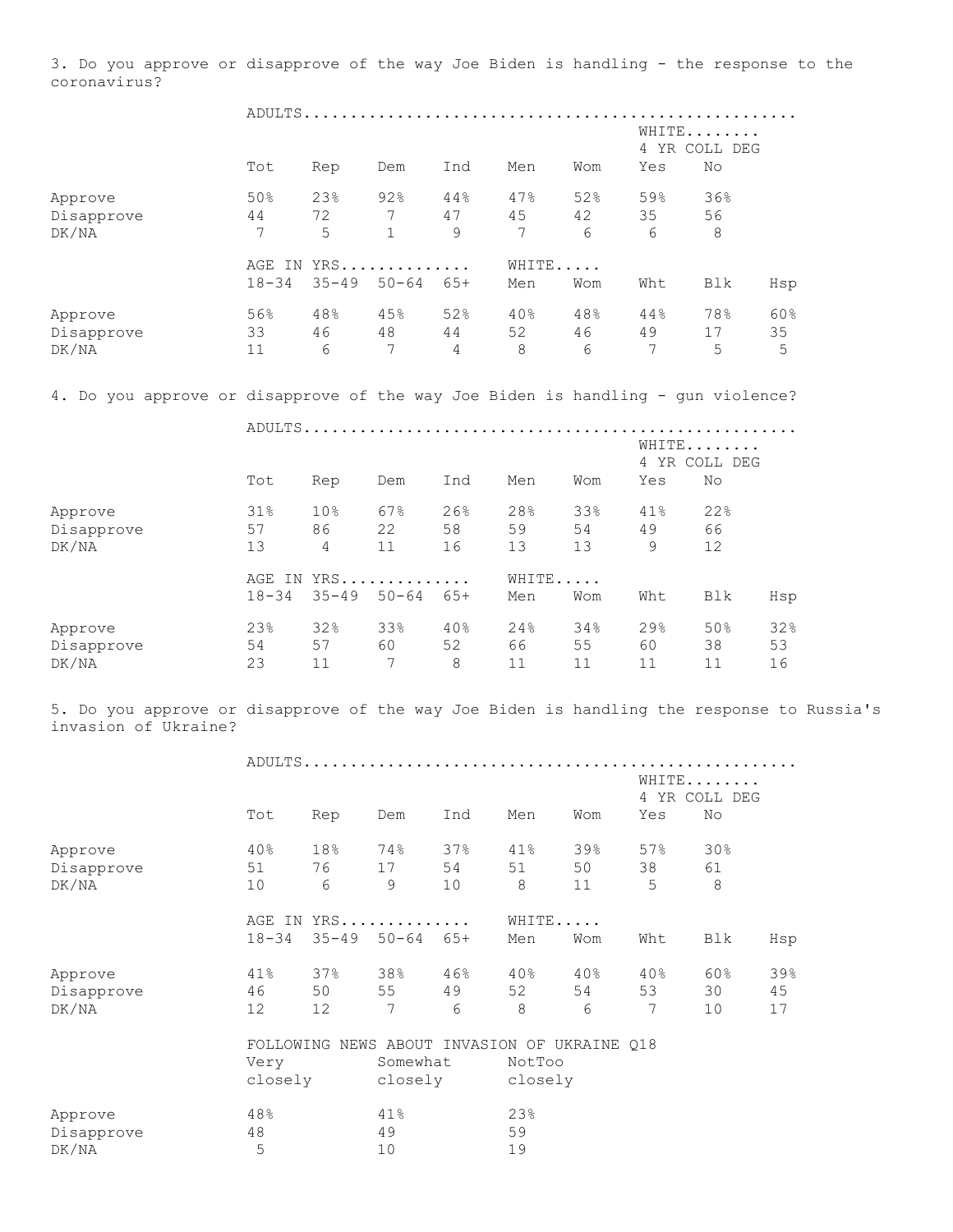6. If a political candidate for office says they believe the 2020 presidential election was stolen from Donald Trump, are you more likely to vote for that candidate, less likely to vote for that candidate, or doesn't it make a difference?

|               |                 |                 |     |                |                |       | WHITE<br>4 YR COLL DEG |     |     |  |
|---------------|-----------------|-----------------|-----|----------------|----------------|-------|------------------------|-----|-----|--|
|               | Tot             | Rep             | Dem | Ind            | Men            | Wom   | Yes                    | No  |     |  |
| More likely   | 15%             | 35%             | 2%  | $11\%$         | 15%            | 16%   | $7\%$                  | 21% |     |  |
| Less likely   | 45              | 17              | 81  | 44             | 38             | 53    | 63                     | 35  |     |  |
| No difference | 35              | 44              | 14  | 40             | 44             | 26    | 28                     | 39  |     |  |
| DK/NA         | 4               | $\overline{4}$  | 3   | $\overline{4}$ | 3              | 5     | 2                      | 4   |     |  |
|               | AGE IN YRS      |                 |     |                |                | WHITE |                        |     |     |  |
|               | $18 - 34$       | $35 - 49$ 50-64 |     | 65+            | Men            | Wom   | Wht                    | Blk | Hsp |  |
| More likely   | 10 <sup>°</sup> | 12%             | 20% | 21%            | 16%            | 16%   | 16%                    | 5%  | 15% |  |
| Less likely   | 47              | 45              | 41  | 50             | 40             | 49    | 45                     | 73  | 34  |  |
| No difference | 41              | 40              | 32  | 25             | 41             | 30    | 35                     | 20  | 45  |  |
| DK/NA         | $\overline{2}$  | 3               | 7   | 5              | $\overline{2}$ | 6     | 4                      | 2   | 5   |  |

7. As you think about your financial situation, which one of the following economic issues worries you the most right now: the price of gas and consumer goods, your job situation, the stock market, or the cost of housing or rent?

|                         |                |                | ADULTS         |       |                |                |                |                      |     |
|-------------------------|----------------|----------------|----------------|-------|----------------|----------------|----------------|----------------------|-----|
|                         |                |                |                |       |                |                | 4 YR           | WHITE<br>DEG<br>COLL |     |
|                         | Tot            | Rep            | Dem            | Ind   | Men            | Wom            | Yes            | No                   |     |
| Price of gas/goods      | 63%            | 76%            | 56%            | 60%   | 60%            | 66%            | 56%            | 72%                  |     |
| Your job situation      | $\overline{3}$ | 2              | 6              | 3     | $\overline{4}$ | 3              | $\overline{2}$ | 4                    |     |
| Stock market            | 11             | 14             | 11             | 10    | 11             | 11             | 20             | 9                    |     |
| Cost of housing/rent    | 17             | 6              | 21             | 20    | 16             | 17             | 18             | 12                   |     |
| SOMETHING ELSE (VOL)    | 4              | $\overline{2}$ | 3              | 4     | 6              |                | 3              | 2                    |     |
| DK/NA                   | 3              |                | 3              | 3     | 3              | $\overline{2}$ |                | $\overline{2}$       |     |
|                         | AGE<br>IN      |                | $YRS$          |       | WHITE          |                |                |                      |     |
|                         | $18 - 34$      | $35 - 49$      | $50 - 64$      | $65+$ | Men            | Wom            | Wht            | Blk                  | Hsp |
| Price of gas/goods      | 55%            | 68%            | 69%            | 65%   | 63%            | 70%            | 67%            | 53%                  | 65% |
| Your job situation      | $\overline{4}$ | 4              | 3              | 1     | 4              | 3              | 3              | 4                    | 5   |
| Stock market            | 5              | 7              | 13             | 19    | 13             | 12             | 13             |                      | 6   |
| Cost of housing/rent 30 |                | 13             | 11             | 10    | 15             | 13             | 14             | 32                   | 18  |
| SOMETHING ELSE (VOL)    | 4              | 6              | 2              | 2     | 3              | 2              | 2              |                      | 4   |
| DK/NA                   |                | 2              | $\overline{2}$ | 3     | $\overline{2}$ | $\mathbf 1$    | $\overline{2}$ | 3                    | 2   |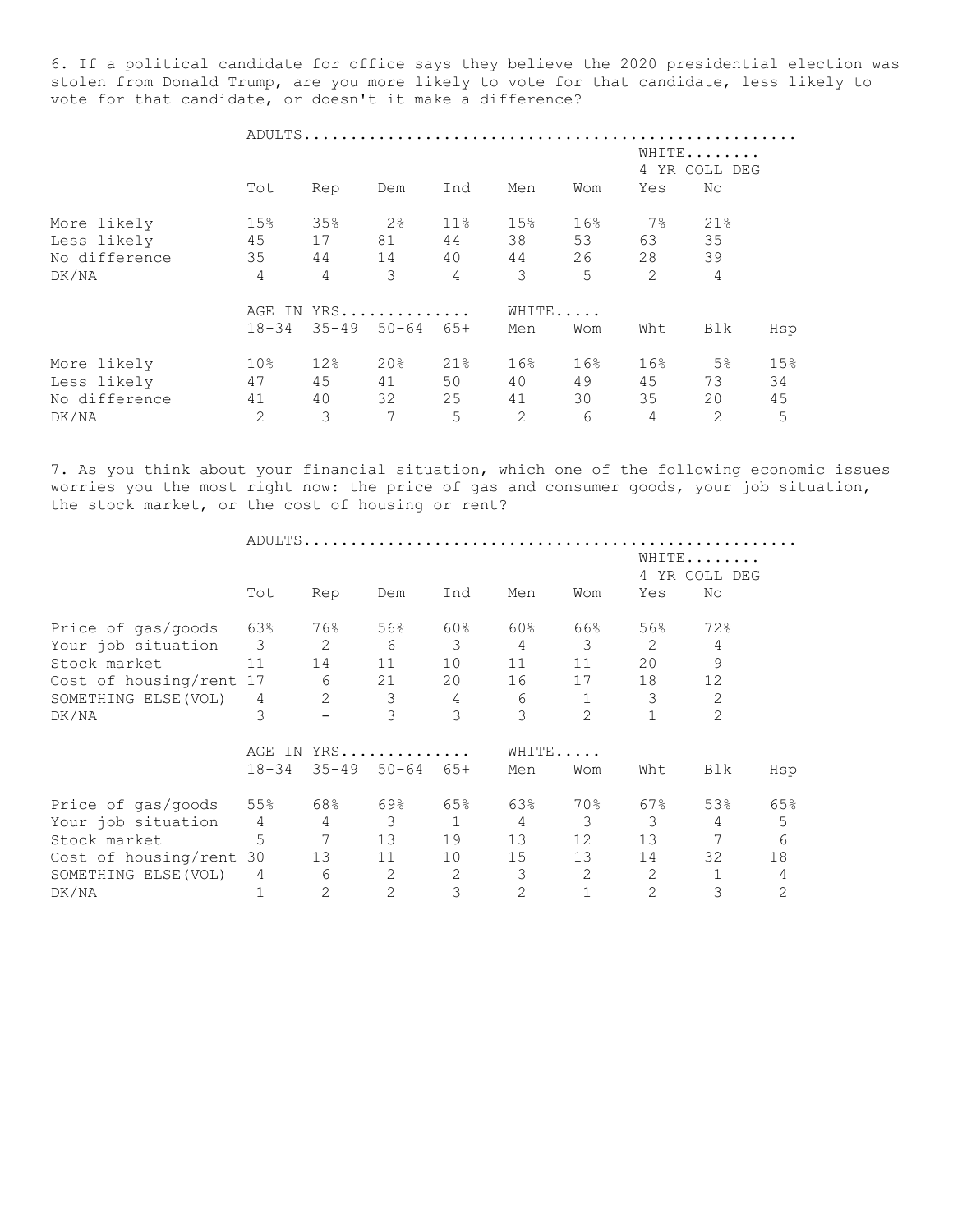8. Do you think that rising prices in the United States is a crisis, a problem but not a crisis, or not a problem at all?

|                    |                |              | ADULTS              |     |                |              |                        |     |     |
|--------------------|----------------|--------------|---------------------|-----|----------------|--------------|------------------------|-----|-----|
|                    |                |              |                     |     |                |              | WHITE<br>4 YR COLL DEG |     |     |
|                    | Tot            | Rep          | Dem                 | Ind | Men            | Wom          | Yes                    | No  |     |
| Crisis             | 59%            | 76%          | 39%                 | 59% | 57%            | 61%          | 47%                    | 67% |     |
| Problem/Not crisis | 38             | 23           | 56                  | 38  | 38             | 38           | 50                     | 32  |     |
| Not problem at all | 2              | $\mathbf{1}$ | 3                   | 2   | $\overline{4}$ | $\mathbf{1}$ | $\mathbf 1$            |     |     |
| DK/NA              |                | $\mathbf{1}$ | 2                   |     | $\overline{c}$ | $\mathbf{1}$ | $\mathbf 1$            |     |     |
|                    | AGE<br>IN      |              | $YRS$               |     |                | WHITE        |                        |     |     |
|                    | $18 - 34$      |              | $35 - 49$ $50 - 64$ | 65+ | Men            | Wom          | Wht                    | Blk | Hsp |
| Crisis             | 51%            | 63%          | 65%                 | 55% | 61%            | 59%          | 60%                    | 52% | 56% |
| Problem/Not crisis | 44             | 33           | 33                  | 43  | 37             | 40           | 38                     | 45  | 37  |
| Not problem at all | $\overline{4}$ | 2            | 1                   | 2   | $\overline{2}$ | $\mathbf{1}$ | $\mathbf{1}$           | 2   | 5   |
| DK/NA              |                | 2            | $\overline{2}$      |     |                |              | $\mathbf 1$            | 2   | 2   |

9. How much control do you think a president has over inflation; a lot, some, only a little, or none at all?

|               |              |                 |                     |              |              |                 |                 | WHITE<br>4 YR COLL DEG |     |
|---------------|--------------|-----------------|---------------------|--------------|--------------|-----------------|-----------------|------------------------|-----|
|               | Tot          | Rep             | Dem                 | Ind          | Men          | Wom             | Yes             | No                     |     |
| A lot         | 36%          | 65%             | $10\%$              | 34%          | 34%          | 38%             | 29%             | 44%                    |     |
| Some          | 33           | 23              | 37                  | 35           | 31           | 34              | 31              | 31                     |     |
| Only a little | 22           | $7\phantom{.0}$ | 39                  | 20           | 23           | 20              | 32              | 18                     |     |
| None at all   | 9            | $5^{\circ}$     | 12                  | 9            | 11           | $7\phantom{.0}$ | $7\phantom{.0}$ | 5                      |     |
| DK/NA         | $\mathbf{1}$ | $\mathbf{1}$    | $\mathbf{1}$        | $\mathbf{1}$ | $\mathbf{1}$ | $\mathbf{1}$    | $\mathbf{1}$    | 1                      |     |
|               |              | AGE IN YRS      |                     |              |              |                 | WHITE           |                        |     |
|               | $18 - 34$    |                 | $35 - 49$ 50-64 65+ |              | Men          | Wom             | Wht             | Blk                    | Hsp |
| A lot         | 19%          | 38%             | 45%                 | 39%          | 38%          | 40%             | 39%             | 12%                    | 36% |
| Some          | 42           | 29              | 30                  | 29           | 32           | 30              | 31              | 45                     | 35  |
| Only a little | 27           | 22              | 19                  | 22           | 24           | 23              | 23              | 28                     | 15  |
| None at all   | 10           | 10              | 6                   | 8            | 6            | 6               | 6               | 13                     | 14  |
| DK/NA         | $1\,$        | $-$             |                     | $\mathbf 1$  |              | $\mathbf{1}$    |                 | 2                      |     |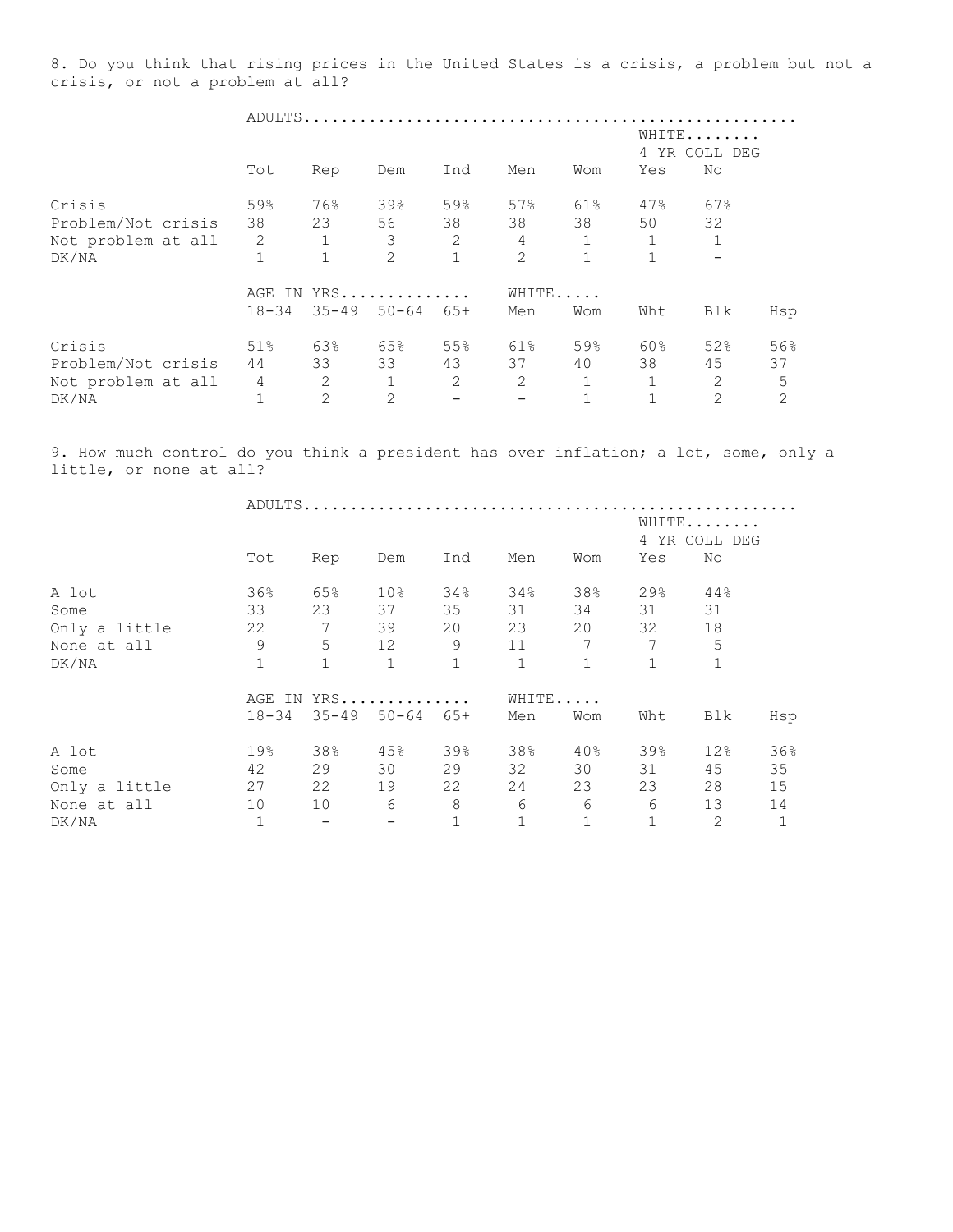10. How much of a problem has the price of gasoline been for you and your family lately; a very serious problem, a somewhat serious problem, a not too serious problem, or not a problem at all?

|                         |           |     | ADULTS                     |              |                          |     |                        |     |     |
|-------------------------|-----------|-----|----------------------------|--------------|--------------------------|-----|------------------------|-----|-----|
|                         |           |     |                            |              |                          |     | WHITE<br>4 YR COLL DEG |     |     |
|                         | Tot       | Rep | Dem                        | Ind          | Men                      | Wom | Yes                    | No  |     |
| Very serious            | 30%       | 42% | 12%                        | 32%          | 29%                      | 31% | 17.8                   | 32% |     |
| Smwht serious           | 38        | 42  | 35                         | 40           | 39                       | 37  | 36                     | 41  |     |
| Not too serious         | 22        | 13  | 33                         | 19           | 20                       | 23  | 33                     | 20  |     |
| Not a problem at all 10 |           | 2   | 19                         | 9            | 12                       | 7   | 15                     | 6   |     |
| DK/NA                   | 1         |     | $\mathbf 1$                | $\mathbf{1}$ | $\overline{\phantom{a}}$ |     | $\equiv$               |     |     |
|                         | AGE<br>IN |     | $YRS$                      | WHITE        |                          |     |                        |     |     |
|                         | $18 - 34$ |     | $35 - 49$ $50 - 64$ $65 +$ |              | Men                      | Wom | Wht                    | Blk | Hsp |
| Very serious            | 17%       | 40% | 38%                        | 23%          | 26%                      | 27% | 27%                    | 25% | 36% |
| Smwht serious           | 54        | 24  | 35                         | 38           | 42                       | 37  | 40                     | 42  | 35  |
| Not too serious         | 21        | 26  | 19                         | 25           | 21                       | 27  | 24                     | 21  | 19  |
| Not a problem at all    | - 8       | 10  | 8                          | 14           | 11                       | 8   | 9                      | 11  | 10  |
| DK/NA                   |           |     | $\mathbf 1$                |              | $\mathbf{1}$             |     |                        | 2   |     |

11. As a result of the recent rise in gas prices, have you - cut back significantly on your household spending, or not?

|       |              |                          |                               |              |       |     |                | WHITE<br>4 YR COLL DEG |     |
|-------|--------------|--------------------------|-------------------------------|--------------|-------|-----|----------------|------------------------|-----|
|       | Tot          | Rep                      | Dem                           | Ind          | Men   | Wom | Yes            | No                     |     |
| Yes   | 55%          | 65%                      | $40\%$                        | 58%          | 51%   | 59% | 38%            | 62%                    |     |
| No    | 44           |                          | 35 59                         |              | 40 47 |     | 40 61          | 37                     |     |
| DK/NA | $\mathbf{1}$ | <b>Contract Contract</b> | $\sim$ $ -$                   | 2            | 2     | 1   | $\mathbf 1$    | $\overline{1}$         |     |
|       |              |                          | AGE IN YRS                    |              | WHITE |     |                |                        |     |
|       |              |                          | $18-34$ $35-49$ $50-64$ $65+$ |              | Men   | Wom | Wht            | Blk                    | Hsp |
| Yes   | 52%          | 55%                      | 59%                           | 51%          | 52%   | 55% | 54%            | 57%                    | 57% |
| No    | 46           | 44                       | 40                            | 49           | 47    | 44  | 46             | 41                     | 43  |
| DK/NA | 2            | $\mathbf{1}$             | 1                             | $\mathbf{1}$ | 1     | 1   | $\overline{1}$ | $\mathbf{1}$           | $-$ |

12. As a result of the recent rise in gas prices, have you - cut back significantly on how much you drive, or not?

|       |     |              |                               |     |     |       |              | WHITE<br>4 YR COLL DEG |     |
|-------|-----|--------------|-------------------------------|-----|-----|-------|--------------|------------------------|-----|
|       | Tot | Rep          | Dem                           | Ind | Men | Wom   | Yes          | No                     |     |
| Yes   | 52% | 62%          | 40%                           | 53% | 47% | 56%   | 39%          | 59%                    |     |
| No    | 47  | 37           | 58                            | 44  | 51  | 42    | 60 — 10      | 39                     |     |
| DK/NA | 2   | $\mathbf{1}$ | 2                             | 3   | 1   | 2     | $\mathbf{1}$ | 2                      |     |
|       |     |              | AGE IN YRS                    |     |     | WHITE |              |                        |     |
|       |     |              | $18-34$ $35-49$ $50-64$ $65+$ |     | Men | Wom   | Wht          | Blk                    | Hsp |
| Yes   | 48% | 50%          | 57%                           | 47% | 48% | 56%   | 52%          | 51%                    | 55% |
| No    | 51  | 50           | 42 — 12                       | 51  | 50  | 43    | 46           | 45                     | 45  |
| DK/NA | 2   | $\mathbf{1}$ | 2                             | 2   | 2   | 2     | 2            | 3                      |     |
|       |     |              |                               |     |     |       |              |                        |     |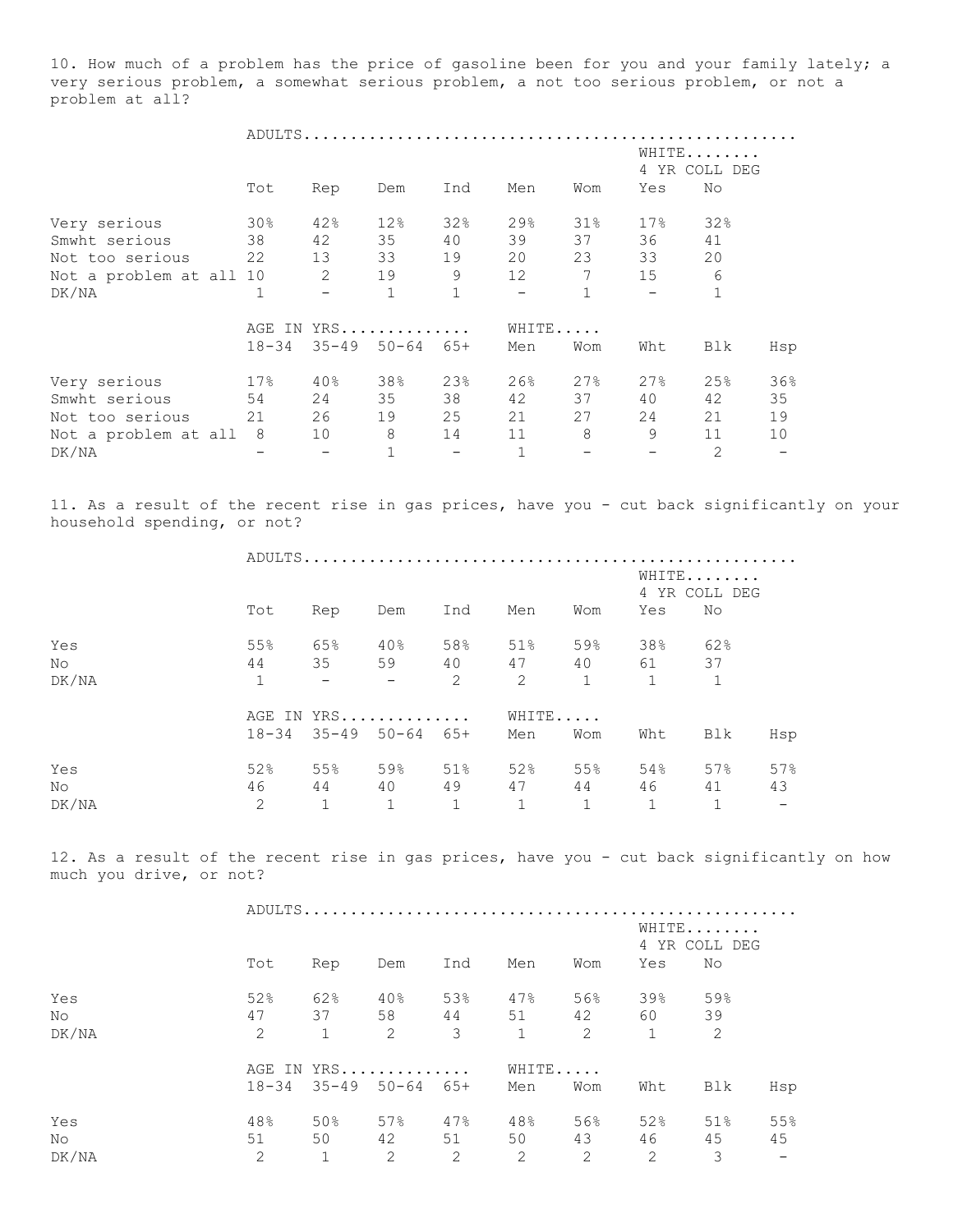13. As a result of gas prices, have you - changed your summer vacation plans?

|                     |                             |                                             |                                 | WHITE<br>4 YR COLL DEG |                               |                             |                                  |                  |                                      |  |
|---------------------|-----------------------------|---------------------------------------------|---------------------------------|------------------------|-------------------------------|-----------------------------|----------------------------------|------------------|--------------------------------------|--|
|                     | Tot                         | Rep                                         | Dem                             | Ind                    | Men                           | Wom                         | Yes                              | No               |                                      |  |
| Yes<br>No.<br>DK/NA | 40%<br>58<br>2              | 48%<br>5                                    | 23%<br>$\mathcal{S}$            | 45%<br>$\mathbf{1}$    | 38%<br>47 74 54 60 57 72<br>2 | 41%<br>3                    | 27%<br>$\mathbf{1}$              | 44%<br>54<br>2   |                                      |  |
|                     |                             | AGE IN YRS<br>$18-34$ $35-49$ $50-64$ $65+$ |                                 |                        | WHITE<br>Men                  | Wom                         | Wht                              | Blk              | Hsp                                  |  |
| Yes<br>No.<br>DK/NA | 36%<br>62<br>$\overline{2}$ | 42%<br>2                                    | 46%<br>56 53 64<br>$\mathbf{1}$ | 32%<br>$\overline{4}$  | 40%<br>59<br>$\mathbf{1}$     | 36%<br>62<br>$\overline{2}$ | 38%<br>60 — 10<br>$\overline{2}$ | 37%<br>60 —<br>3 | 44%<br>53<br>$\overline{\mathbf{3}}$ |  |

14. Which do you think is the bigger threat to the United States: extremism from within the country, or extremism from another country?

|                                  |     |                               |        |                |                 |     |          | WHITE<br>4 YR COLL DEG |     |
|----------------------------------|-----|-------------------------------|--------|----------------|-----------------|-----|----------|------------------------|-----|
|                                  | Tot | Rep                           | Dem    | Ind            | Men             | Wom | Yes      | No                     |     |
| From within country 77%          |     | 71%                           | $80\%$ | 80%            | 73%             | 80% | 85%      | 76%                    |     |
|                                  |     |                               |        |                |                 |     |          |                        |     |
| DK/NA                            | 6   | $\overline{\mathbf{3}}$       | 5      | 5 <sup>1</sup> | $6\overline{6}$ | 6   | 3        | $7\phantom{.0}$        |     |
|                                  |     | AGE IN YRS                    |        |                | WHITE           |     |          |                        |     |
|                                  |     | $18-34$ $35-49$ $50-64$ $65+$ |        |                | Men             | Wom | Wht      | Blk                    | Hsp |
| From within country 81%          |     | 78%                           | 76%    | 76%            | 77%             | 81% | 79%      | 80%                    | 65% |
| From another country 12 16 19 21 |     |                               |        |                | 18              |     | 12 15 18 |                        | 25  |
| DK/NA                            | 8   | 6                             | 5      | 4              | $\overline{4}$  | 6   | 5        | $\mathcal{L}$          | 10  |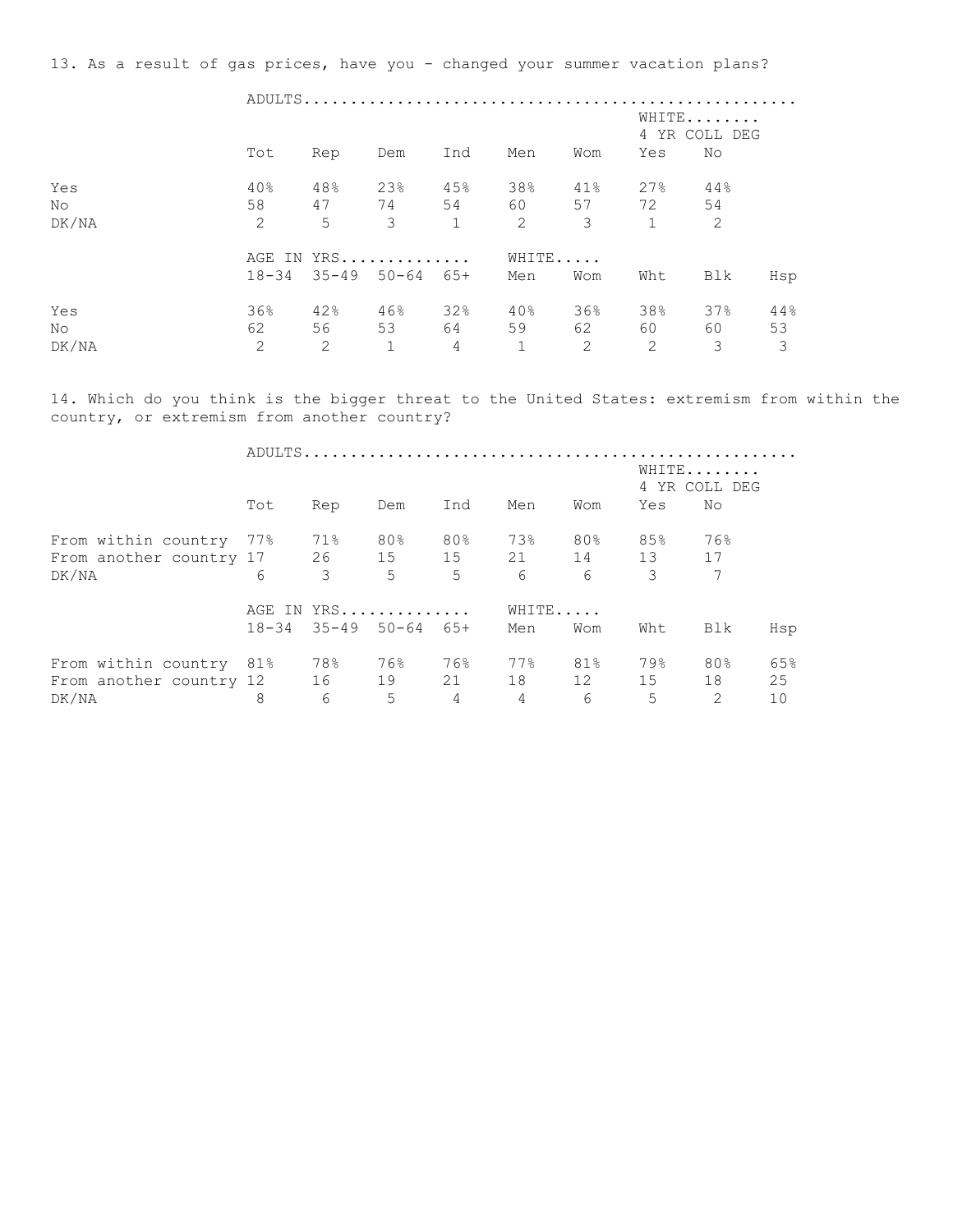15. Do you think abortion should be legal in all cases, legal in most cases, illegal in most cases or illegal in all cases?

 ADULTS..................................................... WHITE....... 4 YR COLL DEG Tot Rep Dem Ind Men Wom Yes No Legal all cases 30% 9% 49% 30% 27% 32% 33% 20% Legal most cases 30 25 38 31 30 30 36 33 Illegal most cases 23 44 2 23 23 23 22 28 Illegal all cases 10 17 6 7 11 8 5 13 DK/NA 8 5 5 8 8 7 4 6 AGE IN YRS.............. WHITE.....

Legal all cases 39% 30% 23% 28% 23% 27% 25% 45% 36%

18-34 35-49 50-64 65+ Men Wom Wht Blk Hsp

| Legal most cases   | 33              | 28   | 34       | 29             | 33           | 34  | 34 | 35 | 22 |
|--------------------|-----------------|------|----------|----------------|--------------|-----|----|----|----|
| Illegal most cases | 16 24           |      | 28       | 25             | 27           | 25  | 26 | 4  | 24 |
| Illegal all cases  | 7               | 7    | 10       | 14             | 10           | 10  | 10 | 8  | 8  |
| DK/NA              | 5               | 11   | 5        | $\overline{4}$ | 7            | 4   | 5  | 8  | 11 |
|                    |                 |      | RELIGION |                |              |     |    |    |    |
|                    | Wht             |      |          |                | ATTEND SRVCS |     |    |    |    |
|                    | Evang           | Prot | Cath     | None           | Weekly Less  |     |    |    |    |
| Legal all cases    | 11 <sup>°</sup> | 19%  | 30%      | 43%            | 15%          | 33% |    |    |    |
| Legal most cases   | 25              | 27   | 26       | 36             | 23           | 32  |    |    |    |
| Illegal most cases | 35              | 35   | 25       | 12             | 31           | 22  |    |    |    |
| Illegal all cases  | 25              | 15   | 10       | 5              | 22           | 7   |    |    |    |
| DK/NA              | 4               | 4    | 8        | 4              | 10           | 7   |    |    |    |

16. How about when the pregnancy was caused by rape or incest; do you think abortion should be legal in that situation or illegal?

|         |                 | Ind<br>Tot<br>Rep<br>Dem<br>Men<br>Wom |                |                 |             |                 |                   |     | WHITE<br>4 YR COLL DEG |
|---------|-----------------|----------------------------------------|----------------|-----------------|-------------|-----------------|-------------------|-----|------------------------|
|         |                 |                                        |                |                 |             |                 | Yes               | No  |                        |
| Legal   | 82%             | 74%                                    | 89%            | 84%             | 83%         | 81%             | 88%               | 80% |                        |
| Illegal | 12 <sup>°</sup> | 19                                     | 6              | 9               | 12          | 11              | 8                 | 14  |                        |
| DK/NA   | 7               | 6                                      | $\overline{4}$ | 6               | 5           | 8               | $\overline{4}$    | 7   |                        |
|         |                 |                                        | AGE IN YRS     |                 | WHITE       |                 |                   |     |                        |
|         | $18 - 34$       | $35 - 49$                              | $50 - 64$      | $65+$           | Men         | Wom             | Wht               | Blk | Hsp                    |
| Legal   | 89%             | 84%                                    | 82%            | 77%             | 85%         | 81%             | 83%               | 82% | 89%                    |
| Illegal | $7\phantom{.0}$ | 10                                     | 13             | 16              | 11          | 13              | $12 \overline{ }$ | 12  | 9                      |
| DK/NA   | 3               | 6                                      | 5              | $7\phantom{.0}$ | $5^{\circ}$ | $7\phantom{.0}$ | 6                 | 6   | 2                      |
|         |                 |                                        | RELIGION       |                 |             |                 |                   |     |                        |
|         | Wht             |                                        |                |                 |             | ATTEND SRVCS    |                   |     |                        |
|         | Evang           | Prot                                   | Cath           | None            |             | Weekly Less     |                   |     |                        |
| Legal   | 65%             | 75%                                    | 84%            | 92%             | 59%         | 88%             |                   |     |                        |
| Illegal | 28              | 19                                     | 9              | 4               | 29          | 7               |                   |     |                        |
| DK/NA   | 7               | 6                                      | 7              | 4               | 12          | 4               |                   |     |                        |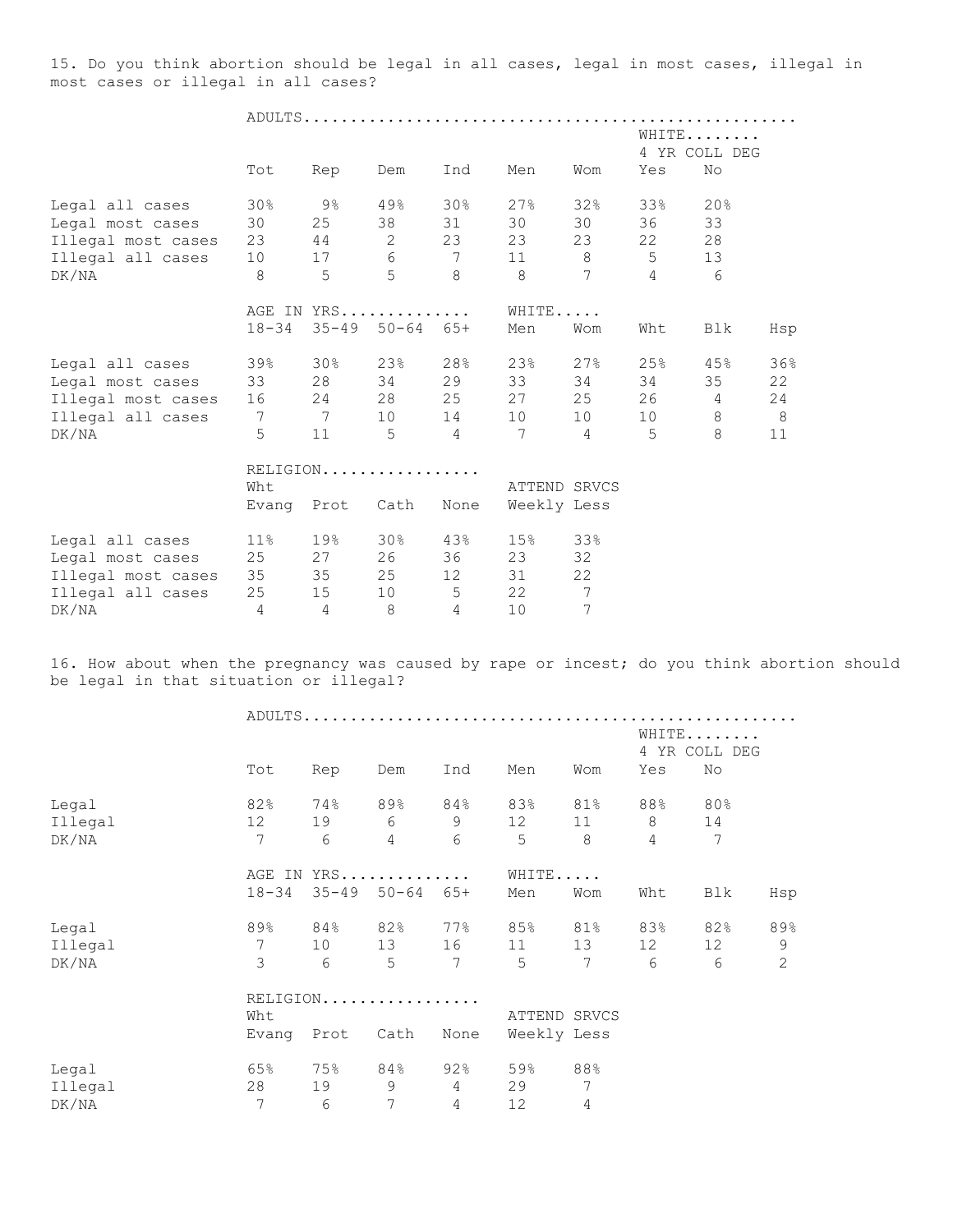17. In general, do you agree or disagree with the 1973 Roe v. Wade Supreme Court decision that established a woman's right to an abortion?

|          |           | ADULTS    |                |       |       |                 |                |                        |     |  |  |
|----------|-----------|-----------|----------------|-------|-------|-----------------|----------------|------------------------|-----|--|--|
|          |           |           |                |       |       |                 |                | WHITE<br>4 YR COLL DEG |     |  |  |
|          | Tot       | Rep       | Dem            | Ind   | Men   | Wom             | Yes            | No                     |     |  |  |
| Agree    | 62%       | 38%       | 89%            | 63%   | 59%   | 64%             | 69%            | 56%                    |     |  |  |
| Disagree | 32        | 57        | 10             | 29    | 34    | 30              | 27             | 37                     |     |  |  |
| DK/NA    | 7         | 5         | $\mathbf{1}$   | 8     | 7     | $6\phantom{1}6$ | $\overline{4}$ | 7                      |     |  |  |
|          | AGE IN    |           | YRS            |       | WHITE |                 |                |                        |     |  |  |
|          | $18 - 34$ | $35 - 49$ | $50 - 64$      | $65+$ | Men   | Wom             | Wht            | Blk                    | Hsp |  |  |
| Agree    | 70%       | 62%       | 60%            | 58%   | 59%   | 62%             | 60%            | 82%                    | 62% |  |  |
| Disagree | 19        | 32        | 36             | 39    | 35    | 33              | 34             | 15                     | 31  |  |  |
| DK/NA    | 11        | 6         | $\overline{4}$ | 3     | 6     | 5               | 6              | 3                      | 7   |  |  |
|          |           | RELIGION  |                |       |       |                 |                |                        |     |  |  |
|          | Wht       |           |                |       |       | SRVCS<br>ATTEND |                |                        |     |  |  |

|     |          |          |             | Weekly Less |                      |
|-----|----------|----------|-------------|-------------|----------------------|
| 37% | 47%      | 60%      | 79%         | 38%         | 67%                  |
| 57  | 49       | 36       | 16          | 56          | 26                   |
|     | $\Delta$ | $\Delta$ | $5^{\circ}$ | h           |                      |
|     |          |          |             |             | Evang Prot Cath None |

18. How closely have you been following news about Russia's invasion of Ukraine; very closely, somewhat closely, or not too closely?

|                  |           |                          | ADULTS              |                          |     |                          |              |     |     |
|------------------|-----------|--------------------------|---------------------|--------------------------|-----|--------------------------|--------------|-----|-----|
|                  |           |                          |                     | WHITE<br>4 YR COLL DEG   |     |                          |              |     |     |
|                  | Tot       | Rep                      | Dem                 | Ind                      | Men | Wom                      | Yes          | No  |     |
| Very closely     | 35%       | 36%                      | 39%                 | 31%                      | 35% | 34%                      | 43%          | 36% |     |
| Somewhat closely | 47        | 50                       | 46                  | 47                       | 47  | 47                       | 46           | 47  |     |
| Not too closely  | 18        | 14                       | 14                  | 21                       | 18  | 19                       | 10           | 17  |     |
| DK/NA            |           |                          |                     | $\mathbf 1$              |     |                          | $\mathbf{1}$ |     |     |
|                  |           |                          | AGE IN YRS          |                          |     | WHITE                    |              |     |     |
|                  | $18 - 34$ |                          | $35 - 49$ $50 - 64$ | 65+                      | Men | Wom                      | Wht          | Blk | Hsp |
| Very closely     | 15%       | $31\%$                   | 41%                 | 55%                      | 39% | 37%                      | 38%          | 34% | 22% |
| Somewhat closely | 47        | 52                       | 50                  | 39                       | 44  | 50                       | 47           | 40  | 56  |
| Not too closely  | 37        | 17                       | 9                   | 6                        | 17  | 13                       | 15           | 26  | 23  |
| DK/NA            |           | $\overline{\phantom{m}}$ |                     | $\overline{\phantom{m}}$ |     | $\overline{\phantom{m}}$ |              |     |     |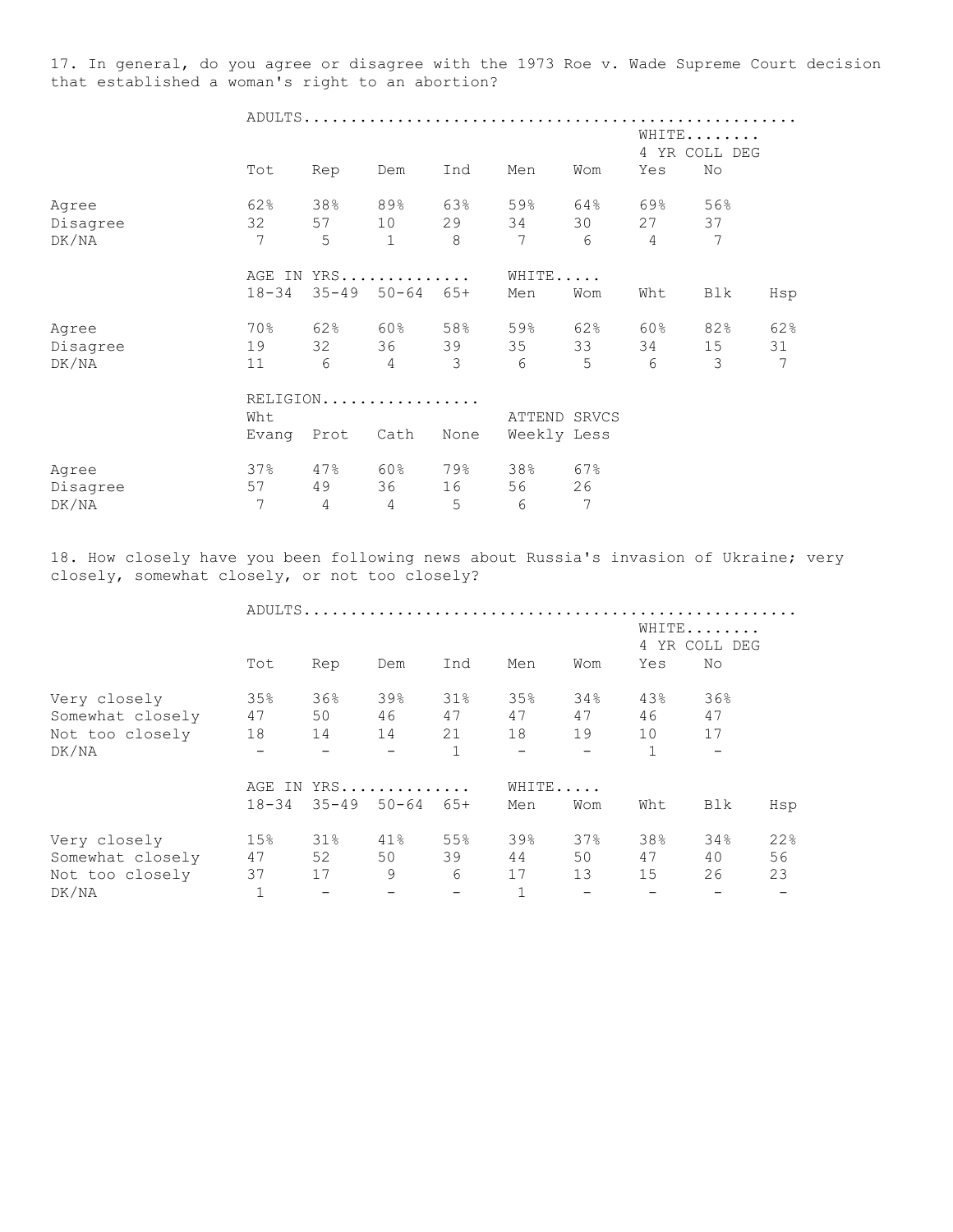19. Do you think the United States is doing too much, too little, or about the right amount to help Ukraine?

|             |           |           | ADULTS     |       |     |       |     |                        |     |  |  |
|-------------|-----------|-----------|------------|-------|-----|-------|-----|------------------------|-----|--|--|
|             |           |           |            |       |     |       |     | WHITE<br>4 YR COLL DEG |     |  |  |
|             | Tot       | Rep       | Dem        | Ind   | Men | Wom   | Yes | No                     |     |  |  |
| Too much    | 26%       | 35%       | 12%        | 29%   | 28% | 25%   | 15% | 30%                    |     |  |  |
| Too little  | 27        | 31        | 26         | 26    | 30  | 24    | 26  | 29                     |     |  |  |
| About right | 38        | 27        | 54         | 36    | 36  | 39    | 53  | 30                     |     |  |  |
| DK/NA       | 9         | 6         | 8          | 9     | 6   | 12    | 6   | 11                     |     |  |  |
|             |           |           | AGE IN YRS |       |     | WHITE |     |                        |     |  |  |
|             | $18 - 34$ | $35 - 49$ | $50 - 64$  | $65+$ | Men | Wom   | Wht | Blk                    | Hsp |  |  |
| Too much    | 30%       | $31\%$    | 26%        | 17%   | 28% | 21%   | 25% | 25%                    | 28% |  |  |
| Too little  | 25        | 25        | 32         | 30    | 29  | 27    | 28  | 18                     | 30  |  |  |
| About right | 34        | 36        | 35         | 46    | 37  | 40    | 38  | 52                     | 33  |  |  |
| DK/NA       | 12        | 8         | 6          | 7     | 6   | 12    | 9   | 6                      | 8   |  |  |

|             |         |          | FOLLOWING NEWS ABOUT INVASION OF UKRAINE 018 |
|-------------|---------|----------|----------------------------------------------|
|             | Very    | Somewhat | NotToo                                       |
|             | closely | closely  | closely                                      |
|             |         |          |                                              |
| Too much    | 22%     | 27%      | 35%                                          |
| Too little  | 36      | 24       | 17                                           |
| About right | 38      | 42       | 26                                           |
| DK/NA       |         |          | 23                                           |

20. In thinking about the 2020 presidential election and former President Donald Trump's efforts to change the results, do you think former President Trump committed a crime, or not?

|                     |                |                |                            |     |                                            |     |                | WHITE<br>4 YR COLL DEG |     |  |
|---------------------|----------------|----------------|----------------------------|-----|--------------------------------------------|-----|----------------|------------------------|-----|--|
|                     | Tot            | Rep            | Dem                        | Ind | Men                                        | Wom | Yes            | No                     |     |  |
| Yes/Committed crime | 46%            | 15%            | 85%                        | 43% | 38%                                        | 53% | 58%            | 33%                    |     |  |
| No                  | 47             | 81 — 10        | 11                         | 48  | 54                                         | 40  | 38             | 59                     |     |  |
| DK/NA               | 8              | $\overline{4}$ | $\overline{4}$             | 9   | $\mathcal{B}$                              | 7   | $\overline{4}$ | 8                      |     |  |
|                     | AGE IN         |                | YRS                        |     | WHITE                                      |     |                |                        |     |  |
|                     | $18 - 34$      |                | $35 - 49$ $50 - 64$ $65 +$ |     | Men                                        | Wom | Wht            | Blk                    | Hsp |  |
| Yes/Committed crime | 46%            | 48%            | 43%                        | 52% | 35%                                        | 48% | 41%            | 79%                    | 46% |  |
| No                  | 40             | 47             | 52 45                      |     | 57                                         | 47  | 52             | 15                     | 45  |  |
| DK/NA               | 14             | 5              | $\overline{4}$             | 3   | 8                                          | 6   | 7              | 5                      | 10  |  |
|                     | FOLLOWING      |                |                            |     | JANUARY 6 CONGRESSIONAL COMMITTEE NEWS Q21 |     |                |                        |     |  |
|                     | Very           |                | Somewhat                   |     | NotSo                                      |     |                | NotClosely             |     |  |
|                     | closely        |                |                            |     | closely closely                            |     |                | AtAll                  |     |  |
| Yes/Committed crime | 69%            |                | 52%                        |     | 42%                                        |     | 15%            |                        |     |  |
| No                  | 29             |                | 43                         |     | 48                                         |     | 71             |                        |     |  |
| DK/NA               | $\overline{c}$ |                | 5                          |     | 9                                          |     | 14             |                        |     |  |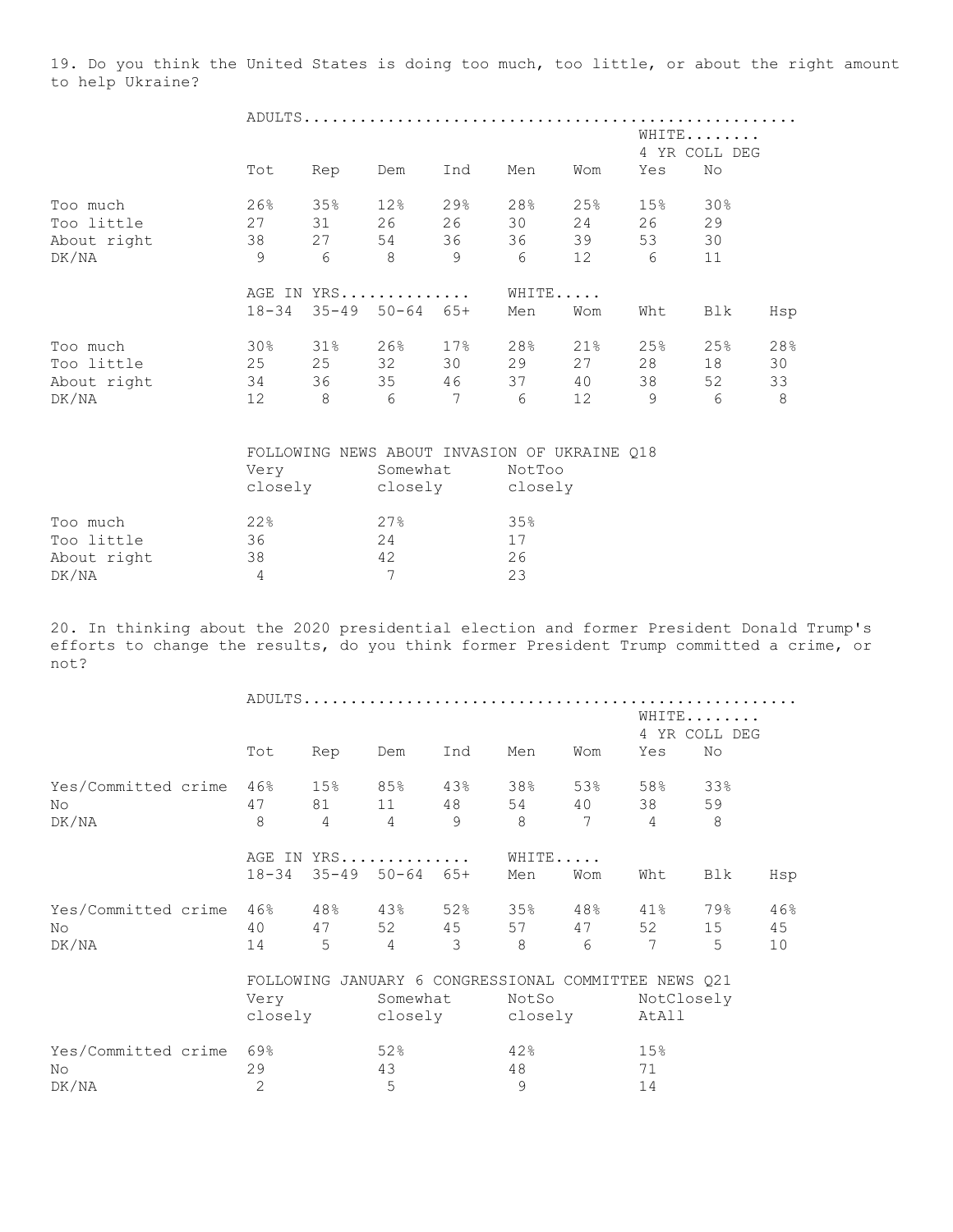21. As you may know, a special congressional committee is investigating the storming of the U.S. Capitol that occurred on January 6, 2021. How closely are you following news about the work of the January 6 congressional committee; very closely, somewhat closely, not so closely, or not closely at all?

|                    |           |                     |                            |     |              |                 |     | WHITE<br>4 YR COLL DEG |                |  |  |
|--------------------|-----------|---------------------|----------------------------|-----|--------------|-----------------|-----|------------------------|----------------|--|--|
|                    | Tot       | Rep                 | Dem                        | Ind | Men          | Wom             | Yes | No                     |                |  |  |
| Very closely       | 26%       | 18%                 | 41%                        | 22% | 23%          | 28%             | 34% | 23%                    |                |  |  |
| Somewhat closely   | 32        | 33                  | 33                         | 34  | 31           | 33              | 35  | 32                     |                |  |  |
| Not so closely     | 17        | 17                  | 16                         | 18  | 18           | 17              | 16  | 16                     |                |  |  |
| Not closely at all | 24        | 32                  | 9                          | 26  | 28           | 21              | 14  | 29                     |                |  |  |
| DK/NA              |           |                     | $\mathbf{1}$               |     | $\mathbf{1}$ |                 |     |                        |                |  |  |
|                    |           | AGE IN YRS<br>WHITE |                            |     |              |                 |     |                        |                |  |  |
|                    | $18 - 34$ |                     | $35 - 49$ $50 - 64$ $65 +$ |     | Men          | Wom             | Wht | Blk                    | Hsp            |  |  |
| Very closely       | 12%       | 21%                 | 29%                        | 44% | 24%          | 30 <sub>8</sub> | 27% | 40%                    | 17%            |  |  |
| Somewhat closely   | 27        | 32                  | 42                         | 32  | 32           | 35              | 33  | 32                     | 31             |  |  |
| Not so closely     | 23        | 22                  | 12                         | 10  | 16           | 16              | 16  | 15                     | 22             |  |  |
| Not closely at all | 38        | 24                  | 17                         | 14  | 28           | 19              | 23  | 13                     | 28             |  |  |
| DK/NA              |           | $\mathbf{1}$        |                            |     |              |                 |     |                        | $\overline{c}$ |  |  |

22. How important do you think it is for Congress to hold hearings so that the public can learn what led to the attack on the Capitol on January 6, 2021; very important, somewhat important, not so important, or not important at all?

|                         | Tot                                     | Rep             | Dem                        | Ind            | Men                                                  | Wom           | Yes          | WHITE<br>4 YR COLL DEG<br>No |     |  |  |
|-------------------------|-----------------------------------------|-----------------|----------------------------|----------------|------------------------------------------------------|---------------|--------------|------------------------------|-----|--|--|
|                         |                                         |                 |                            |                |                                                      |               |              |                              |     |  |  |
| Very important          | 49%                                     | 25%             | 85%                        | 47%            | 46%                                                  | 53%           | 57%          | 42%                          |     |  |  |
| Somewhat important      | 21                                      | 27              | 10                         | 21             | 20                                                   | 21            | 14           | 21                           |     |  |  |
| Not so important        | 10                                      | 16              | $\overline{\phantom{a}}$   | 13             | 10                                                   | 11            | 11           | 14                           |     |  |  |
| Not important at all 18 |                                         | 31              | 3 <sup>7</sup>             | 17             | 22                                                   | 14            | 17           | 21                           |     |  |  |
| DK/NA                   | $\mathcal{D}_{\mathcal{L}}$             | $\mathbf{1}$    | $\mathbf{1}$               | $\mathbf{1}$   | $\mathcal{P}$                                        | $\mathcal{L}$ | $\mathbf{1}$ | $\mathcal{L}$                |     |  |  |
|                         |                                         |                 | AGE IN YRS                 |                | WHITE                                                |               |              |                              |     |  |  |
|                         | $18 - 34$                               |                 | $35 - 49$ $50 - 64$ $65 +$ |                | Men                                                  | Wom           | Wht          | Blk                          | Hsp |  |  |
| Very important          | $51\%$                                  |                 | 50% 50%                    | 53%            | 42%                                                  | 52%           | 47%          | 79%                          | 52% |  |  |
| Somewhat important      | 31                                      | 21              | 13                         | 14             | 20                                                   | 16            | 18           | 14                           | 28  |  |  |
| Not so important        | 9                                       | $7\overline{ }$ | 13                         | 11             | 13                                                   | 14            | 13           | 3                            | -4  |  |  |
| Not important at all    | 7                                       | 21              | 22                         | 20             | 23                                                   | 17            | 20           | $\mathbf{2}$                 | 13  |  |  |
| DK/NA                   | $\overline{2}$                          | $\mathbf{1}$    | $\mathbf 1$                | $\overline{2}$ | $\mathcal{L}$                                        | $\mathbf{1}$  | 2            | $\overline{2}$               | 3   |  |  |
|                         |                                         |                 |                            |                | FOLLOWING JANUARY 6 CONGRESSIONAL COMMITTEE NEWS 021 |               |              |                              |     |  |  |
|                         | NotCloselv<br>NotSo<br>Somewhat<br>Verv |                 |                            |                |                                                      |               |              |                              |     |  |  |

|                         | Very<br>closely | Somewhat<br>closely | NotSo<br>closely | NotClosely<br>AtAll |
|-------------------------|-----------------|---------------------|------------------|---------------------|
| Very important          | 78%             | 60%                 | 36%              | 16%                 |
| Somewhat important      |                 | 17                  | 35               | 28                  |
| Not so important        |                 |                     | 17               | 15                  |
| Not important at all 12 |                 | 12                  | 11               | 37                  |
| DK/NA                   |                 |                     |                  |                     |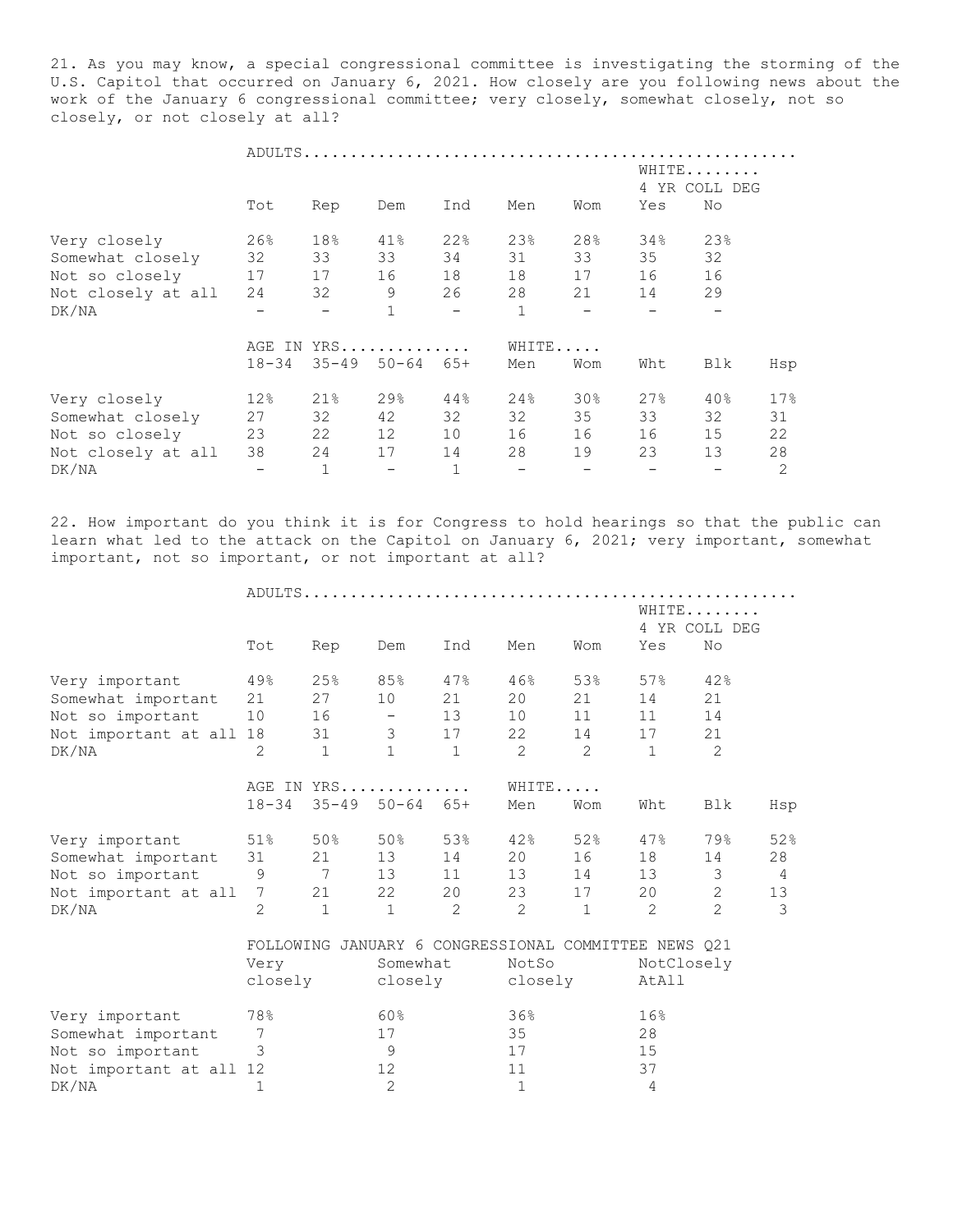23. Compared to the Watergate hearings of the 1970s, do you think the January 6 hearings are more important, less important, or about as important as the Watergate hearings?

|                    |                |      |                            |     |                                                      |         |             | WHITE         |     |
|--------------------|----------------|------|----------------------------|-----|------------------------------------------------------|---------|-------------|---------------|-----|
|                    |                |      |                            |     |                                                      |         |             | 4 YR COLL DEG |     |
|                    | Tot            | Rep  | Dem                        | Ind | Men                                                  | Wom     | Yes         | No            |     |
| More important     | 27%            | 9%   | 53%                        | 25% | 24%                                                  | 30%     | 32%         | 20%           |     |
| Less important     | 32             | 58   | 5                          | 32  | 36                                                   | 28      | 33          | 40            |     |
| About as important | 31             | 26   | 34                         | 33  | 31                                                   | 31      | 31          | 30            |     |
| DK/NA              | 10             | 6    | 8                          | 10  | 9                                                    | 11      | 4           | 10            |     |
|                    | AGE IN YRS     |      | WHITE                      |     |                                                      |         |             |               |     |
|                    | $18 - 34$      |      | $35 - 49$ $50 - 64$ $65 +$ |     | Men                                                  | Wom     | Wht         | Blk           | Hsp |
| More important     | 22%            | 25%  | 30%                        | 34% | 21%                                                  | 27%     | $24\,$ $\,$ | 53%           | 24% |
| Less important     | 20             | 35   | 39                         | 34  | 42                                                   | 34      | 38          | 7             | 20  |
| About as important | 41             | 31 \ | 24                         | 29  | 30                                                   | 30      | 30          | 33            | 37  |
| DK/NA              | 17             | 9    | 7                          | 3   | 6                                                    | 10      | 8           | 7             | 18  |
|                    |                |      |                            |     | FOLLOWING JANUARY 6 CONGRESSIONAL COMMITTEE NEWS Q21 |         |             |               |     |
|                    | Very           |      | Somewhat                   |     | NotSo                                                |         |             | NotClosely    |     |
|                    | closely        |      | closely                    |     |                                                      | closely | AtAll       |               |     |
| More important     | 52%            |      | $29$ %                     |     | 14%                                                  |         | $6\%$       |               |     |
| Less important     | 18             |      | 28                         |     | 35                                                   |         | 49          |               |     |
| About as important | 27             |      | 34                         |     | 40                                                   |         | 26          |               |     |
| DK/NA              | $\overline{2}$ |      | 9                          |     | 10                                                   |         | 19          |               |     |

24. Have you learned any new information about the attack on the U.S. Capitol from the January 6 hearings, or not?

|                          |  | Tot            | Rep            | Dem                        | Ind          | Men             | Wom            | Yes                                                  | WHITE<br>4 YR COLL DEG<br>No |     |  |
|--------------------------|--|----------------|----------------|----------------------------|--------------|-----------------|----------------|------------------------------------------------------|------------------------------|-----|--|
|                          |  |                |                |                            |              |                 |                |                                                      |                              |     |  |
| Yes/Learned new info 36% |  |                |                | $14\%$ 64%                 | 34%          | 32%             |                | 39% 51%                                              | 31%                          |     |  |
| No                       |  | 62             | 84 — 10        | 33 65                      |              | 65              | 60 — 10        | 47                                                   | 68                           |     |  |
| DK/NA                    |  | $\overline{2}$ | $\overline{2}$ | 3                          | $\mathbf{1}$ | 3               | $\overline{2}$ | 2                                                    | $\mathbf 1$                  |     |  |
|                          |  |                |                | AGE IN YRS                 |              | WHITE           |                |                                                      |                              |     |  |
|                          |  | $18 - 34$      |                | $35 - 49$ $50 - 64$ $65 +$ |              | Men             | Wom            | Wht                                                  | Blk                          | Hsp |  |
| Yes/Learned new info 26% |  |                |                | 37% 38% 46%                |              | 34%             | 42%            | 38%                                                  | 52%                          | 22% |  |
| No.                      |  | 71             |                | 59 62                      | 53           | 65 — 10         | 56             | 60 — 10                                              | 48                           | 73  |  |
| DK/NA                    |  | 3              | $\overline{4}$ |                            | $\mathbf{1}$ | 2               | $\mathbf{1}$   | 1                                                    |                              | 5   |  |
|                          |  |                |                |                            |              |                 |                | FOLLOWING JANUARY 6 CONGRESSIONAL COMMITTEE NEWS Q21 |                              |     |  |
|                          |  | Very           |                | Somewhat                   |              | NotSo           |                | NotClosely                                           |                              |     |  |
|                          |  | closely        |                |                            |              | closely closely |                | AtAll                                                |                              |     |  |
| Yes/Learned new info 68% |  |                |                | 44%                        |              | 16 <sup>°</sup> |                | 4%                                                   |                              |     |  |
| No                       |  | 31             |                | 53                         |              | 80              |                | 94                                                   |                              |     |  |
| DK/NA                    |  | 1              |                | 2                          |              | 4               |                | $\mathbf 1$                                          |                              |     |  |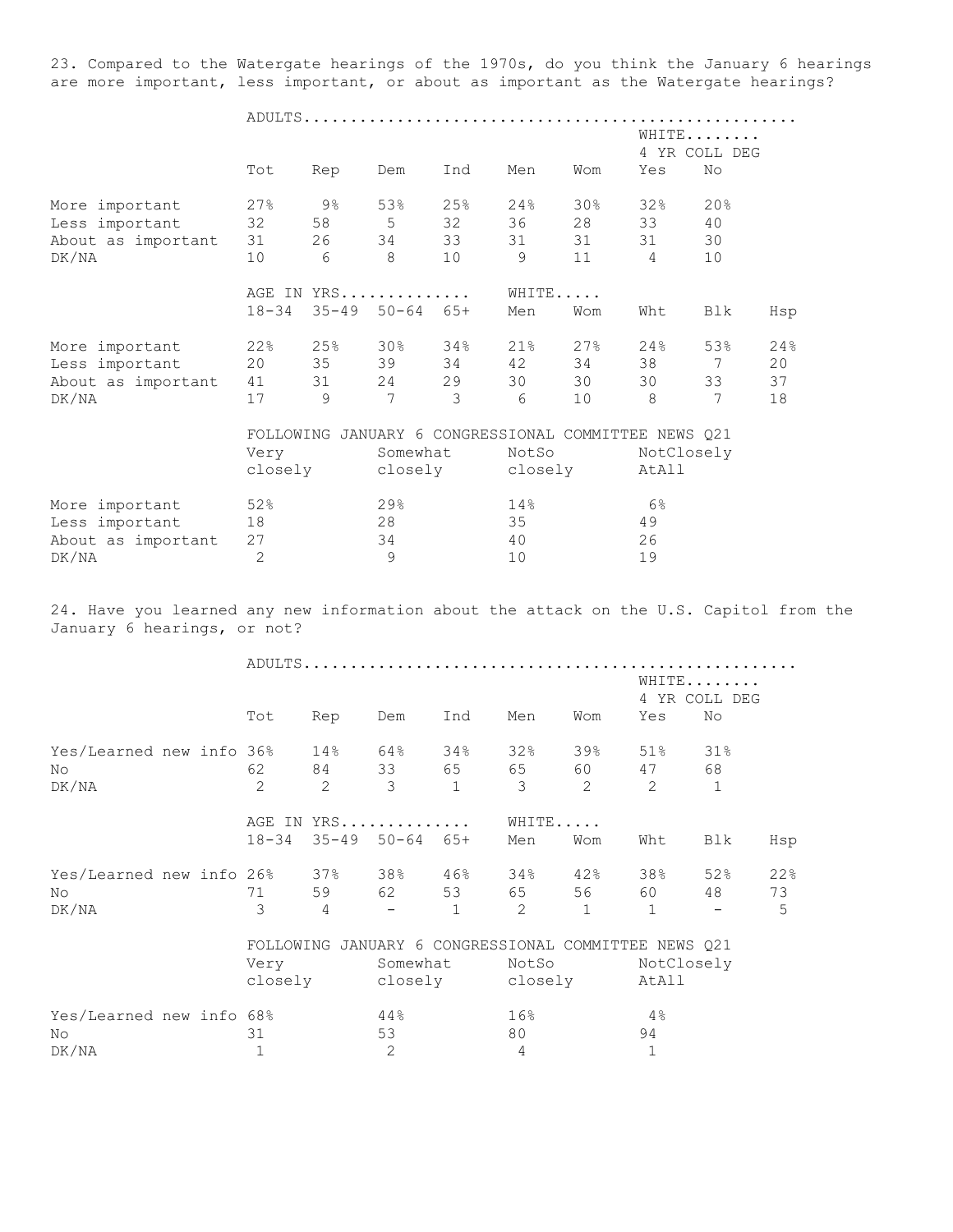25. Do you approve or disapprove of the way Bennie Thompson is handling his job as Chairman of the January 6 select committee?

|            | Tot       | Rep | Ind<br>Men<br>Wom<br>Dem                   |      |         |     | WHITE<br>4 YR COLL DEG<br>No<br>Yes |     |     |  |
|------------|-----------|-----|--------------------------------------------|------|---------|-----|-------------------------------------|-----|-----|--|
|            |           |     |                                            |      |         |     |                                     |     |     |  |
| Approve    | 35%       | 16% | 69%                                        | 32%  | 31%     | 38% | 47%                                 | 28% |     |  |
| Disapprove | 31        | 51  | 6                                          | 33   | 33      | 28  | 28                                  | 38  |     |  |
| DK/NA      | 34        | 33  | 25                                         | 36   | 35      | 34  | 25                                  | 34  |     |  |
|            |           |     | AGE IN YRS                                 |      | WHITE   |     |                                     |     |     |  |
|            | $18 - 34$ |     | $35 - 49$ $50 - 64$ $65 +$                 |      | Men     | Wom | Wht                                 | Blk | Hsp |  |
| Approve    | 29%       | 31% | 39%                                        | 46%  | 31%     | 38% | 35%                                 | 64% | 26% |  |
| Disapprove | 16        | 32  | 40                                         | 36 — | 37      | 31  | 34                                  | 17  | 21  |  |
| DK/NA      | 55        | 37  | 21                                         | 18   | 32      | 30  | 31                                  | 19  | 53  |  |
|            | FOLLOWING |     | JANUARY 6 CONGRESSIONAL COMMITTEE NEWS Q21 |      |         |     |                                     |     |     |  |
|            | Very      |     | Somewhat                                   |      | NotSo   |     | NotClosely                          |     |     |  |
|            | closely   |     | closely                                    |      | closely |     | AtAll                               |     |     |  |
| Approve    | 63%       |     | 39%                                        |      | 18%     |     | 12%                                 |     |     |  |
| Disapprove | 28        |     | 32                                         |      | 30      |     | 31                                  |     |     |  |
| DK/NA      | 8         |     | 28                                         |      | 52      |     | 56                                  |     |     |  |

26. Do you approve or disapprove of the way Liz Cheney is handling her job as vice chair of the January 6 select committee?

|            |           |                 |                                            |     |         |     | WHITE<br>4 YR COLL DEG |     |     |  |
|------------|-----------|-----------------|--------------------------------------------|-----|---------|-----|------------------------|-----|-----|--|
|            | Tot       | Rep             | Dem                                        | Ind | Men     | Wom | Yes                    | No  |     |  |
| Approve    | 38%       | 17 <sup>°</sup> | 75%                                        | 33% | 35%     | 41% | 52%                    | 29% |     |  |
| Disapprove | 35        | 61              | 7                                          | 35  | 37      | 32  | 30                     | 44  |     |  |
| DK/NA      | 27        | 22              | 19                                         | 32  | 28      | 27  | 18                     | 28  |     |  |
|            |           |                 | AGE IN YRS                                 |     | WHITE   |     |                        |     |     |  |
|            | $18 - 34$ | $35 - 49$       | $50 - 64$ $65 +$                           |     | Men     | Wom | Wht                    | Blk | Hsp |  |
| Approve    | 32%       | 36%             | 43%                                        | 48% | 32%     | 41% | 37%                    | 68% | 31% |  |
| Disapprove | 19        | 35              | 44                                         | 41  | 42      | 37  | 39                     | 13  | 30  |  |
| DK/NA      | 50        | 29              | 12                                         | 11  | 26      | 22  | 24                     | 20  | 38  |  |
|            | FOLLOWING |                 | JANUARY 6 CONGRESSIONAL COMMITTEE NEWS Q21 |     |         |     |                        |     |     |  |
|            | Very      |                 | Somewhat                                   |     | NotSo   |     | NotClosely             |     |     |  |
|            | closely   |                 | closely                                    |     | closely |     | AtAll                  |     |     |  |
| Approve    | 67%       |                 | 43%                                        |     | 20%     |     | 13%                    |     |     |  |
| Disapprove | 28        |                 | 35                                         |     | 34      |     | 41                     |     |     |  |
| DK/NA      | 5         |                 | 22                                         |     | 46      |     | 46                     |     |     |  |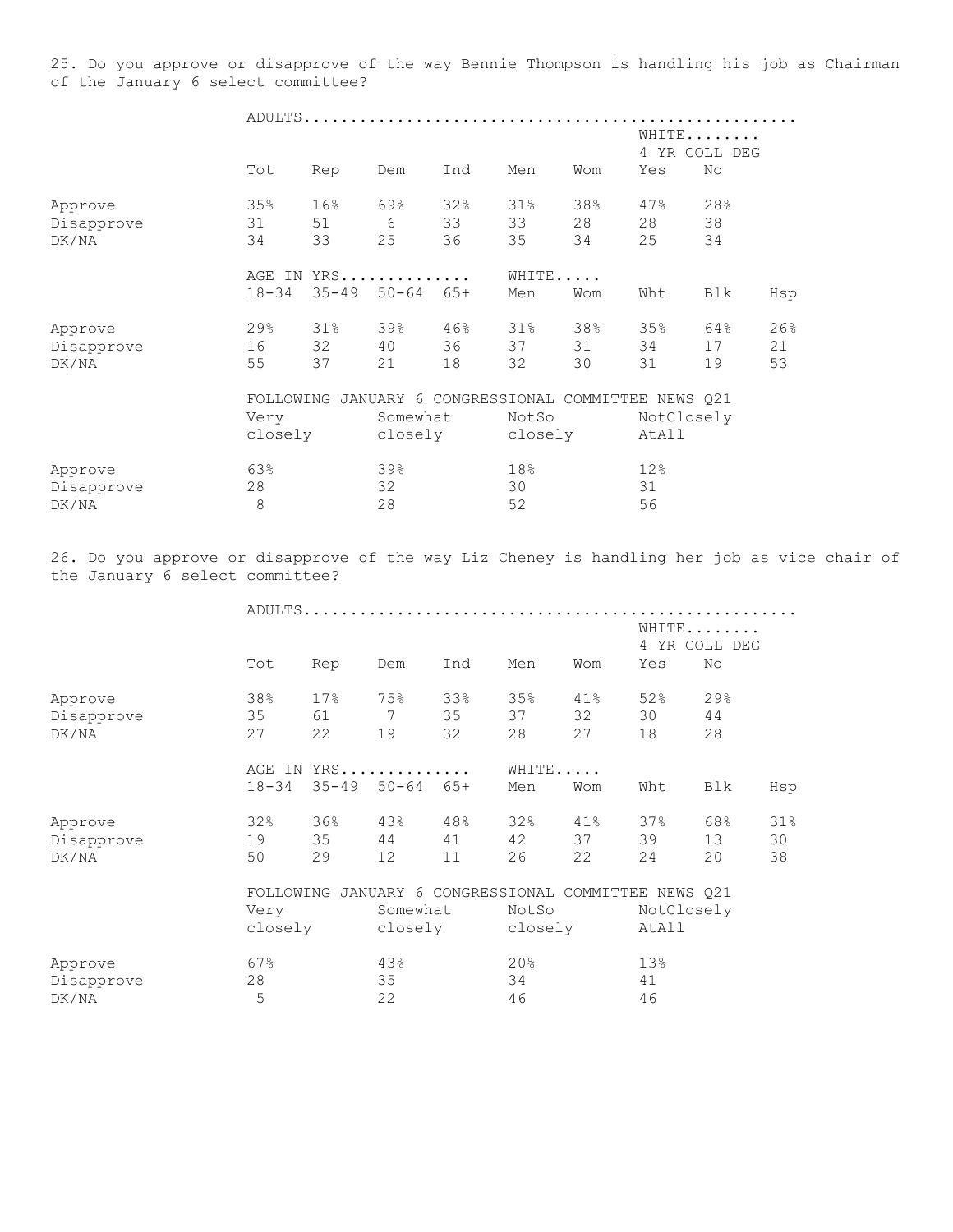27. How much of the responsibility, if any, do you think former President Trump bears for the storming of the U.S. Capitol on January 6, 2021: a lot, some, not much, or none at all?

ADULTS.....................................................

|             |                |                                                      |                            |                |                |               | WHITE<br>4 YR COLL DEG |                          |     |
|-------------|----------------|------------------------------------------------------|----------------------------|----------------|----------------|---------------|------------------------|--------------------------|-----|
|             | Tot            | Rep                                                  | Dem                        | Ind            | Men            | Wom           | Yes                    | No                       |     |
| A lot       | 41%            | 10 <sub>8</sub>                                      | 77%                        | 41%            | 35%            | $47\%$        | 53%                    | 32%                      |     |
| Some        | 18             | 18                                                   | 15                         | 19             | 20             | 16            | 15                     | 16                       |     |
| Not much    | 14             | 25                                                   | $4\overline{4}$            | 14             | 18             | 10            | 14                     | 13                       |     |
| None at all | 25             | 44                                                   | 3 <sup>7</sup>             | 23             | 26             | 24            | 17                     | 37                       |     |
| DK/NA       | $\overline{2}$ | $\overline{2}$                                       | $-$                        | $\overline{2}$ | 2              | 3             | $\mathbf{1}$           | 2                        |     |
|             |                | AGE IN YRS                                           |                            |                | WHITE          |               |                        |                          |     |
|             | $18 - 34$      |                                                      | $35 - 49$ $50 - 64$ $65 +$ |                | Men            | Wom           | Wht                    | Blk                      | Hsp |
| A lot       | 39%            |                                                      | $41\%$ $43\%$              | 49%            | 33%            | 46%           | 40%                    | 68%                      | 39% |
| Some        | 27             | 18                                                   | 10                         | 12             | 16             | 14            | 15                     | 20                       | 23  |
| Not much    | 13             | 14                                                   | 14                         | 11             | 18             | 11            | 14                     | 5                        | 15  |
| None at all | 17             | 26                                                   | 31                         | 25             | 32             | 27            | 30                     | $7\phantom{.0}$          | 19  |
| DK/NA       | 3              | $\mathbf{1}$                                         | $\mathbf{1}$               | $\mathcal{L}$  | $\overline{1}$ | $\mathcal{L}$ | $\mathbf{1}$           | $\overline{\phantom{m}}$ | 3   |
|             |                | FOLLOWING JANUARY 6 CONGRESSIONAL COMMITTEE NEWS Q21 |                            |                |                |               |                        |                          |     |
|             | Very           | Somewhat                                             |                            |                |                | NotSo         |                        | NotClosely               |     |
|             |                | closely closely                                      |                            |                |                | closely       | AtAll                  |                          |     |
| A lot       | 67%            |                                                      | 49%                        |                | 30%            |               | 12%                    |                          |     |
| Some        | 8              |                                                      | 16                         |                | 28             |               | 22                     |                          |     |
| Not much    | 6              |                                                      | 15                         |                | 17             |               | 19                     |                          |     |
| None at all | 18             |                                                      | 19                         |                | 20             |               | 42                     |                          |     |
| DK/NA       |                |                                                      | $\mathbf 1$                |                | 5              |               | 5                      |                          |     |

28. Do you think the attack on the U.S. Capitol on January 6, 2021 was an isolated incident, or do you think it is likely to be repeated?

|                    |                                                         |     |                             |                 |       |                 |            | WHITE<br>4 YR COLL DEG |               |  |
|--------------------|---------------------------------------------------------|-----|-----------------------------|-----------------|-------|-----------------|------------|------------------------|---------------|--|
|                    | Tot                                                     | Rep | Dem                         | Ind             | Men   | Wom             | Yes        | No                     |               |  |
| Isolated incident  | $44\,$                                                  | 67% | $20\%$                      | $46\%$          | 48%   | $41\%$          | $45\%$     | 51%                    |               |  |
| Likely be repeated | 48                                                      | 27  | 71 — 200                    | 47              | 45    | 50              | 47         | 41                     |               |  |
| DK/NA              | 8                                                       | 6   | 9                           | $7\phantom{.0}$ | 7     | 9               | 8          | 8                      |               |  |
|                    |                                                         |     | AGE IN YRS                  |                 | WHITE |                 |            |                        |               |  |
|                    | $18 - 34$                                               |     | $35 - 49$ $50 - 64$ $65 +$  |                 | Men   | Wom             | Wht        | Blk                    | Hsp           |  |
| Isolated incident  |                                                         |     | $38\%$ $45\%$ $50\%$ $47\%$ |                 | 53%   | 45%             | 49%        | 17%                    | 45%           |  |
| Likely be repeated | 57                                                      | 45  | 43                          | 47              | 41 —  | 46              | 43         | 79                     | 45            |  |
| DK/NA              | 5                                                       | 10  | 7                           | 6               | 6     | 10 <sup>°</sup> | 8          | 5                      | $\mathcal{Q}$ |  |
|                    | JANUARY 6 CONGRESSIONAL COMMITTEE NEWS 021<br>FOLLOWING |     |                             |                 |       |                 |            |                        |               |  |
|                    | Very                                                    |     | Somewhat                    |                 | NotSo |                 | NotClosely |                        |               |  |
|                    | closely                                                 |     | closely closely             |                 |       |                 | AtAll      |                        |               |  |
| Isolated incident  | $30\%$                                                  |     | 44%                         |                 | 49.8  |                 | 55%        |                        |               |  |
| Likely be repeated | 65                                                      |     | 48                          |                 | 44    |                 | 33         |                        |               |  |
| DK/NA              | 5                                                       |     | 8                           |                 | 7     |                 | 13         |                        |               |  |